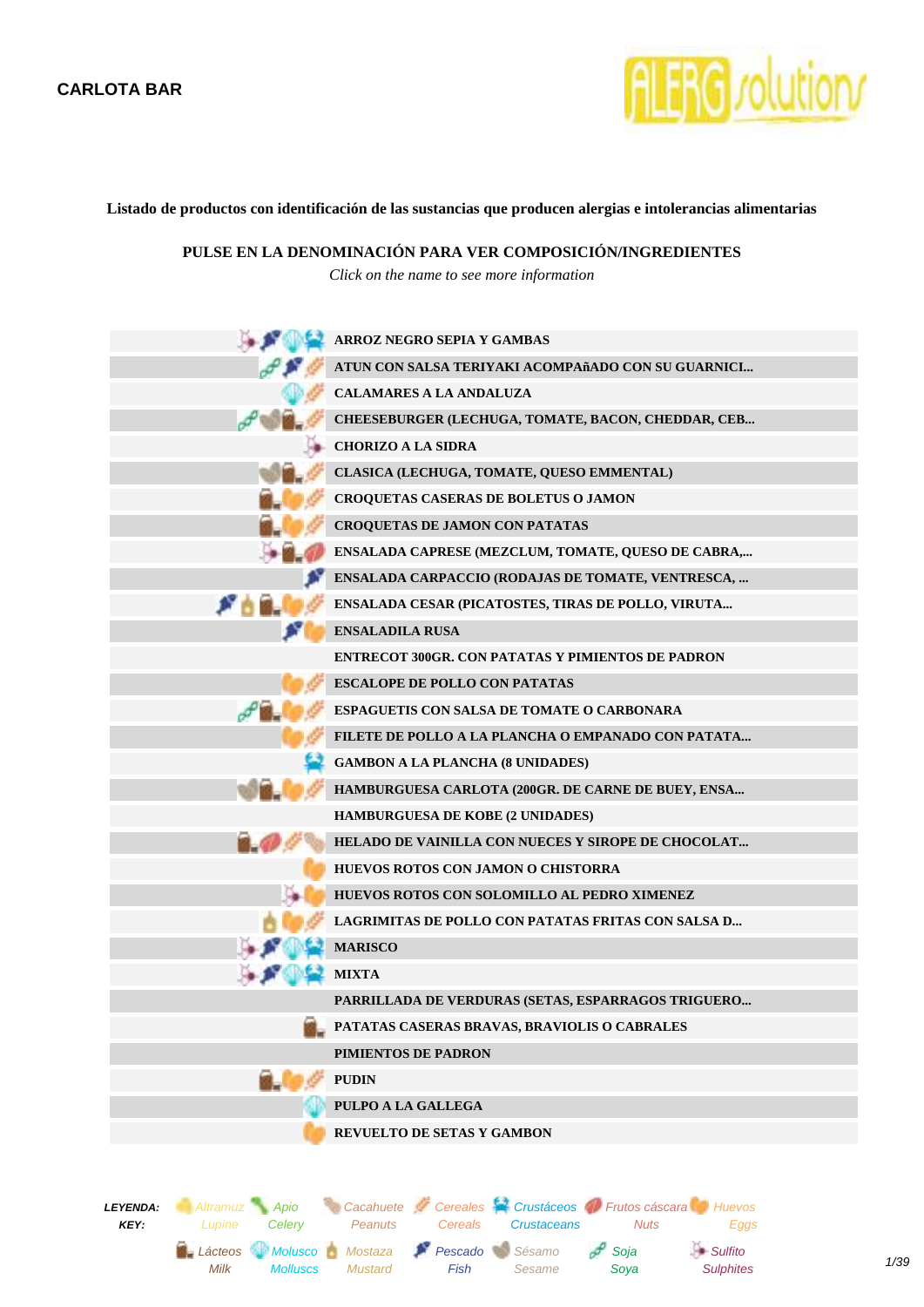

| SEPIA A LA PLANCHA CON SU GUARNICION                |
|-----------------------------------------------------|
| TARTA DE SANTIAGO CON HELADO DE VAINILLA            |
| TEQUEñO DE CHOCOLATE CON HELADO DE VAINILLA         |
| <b>TEQUEñOS CON SALSA DE FRAMBUESA (6 UNIDADES)</b> |
| <b>VERDURAS</b>                                     |
| <b>VIUDA</b>                                        |

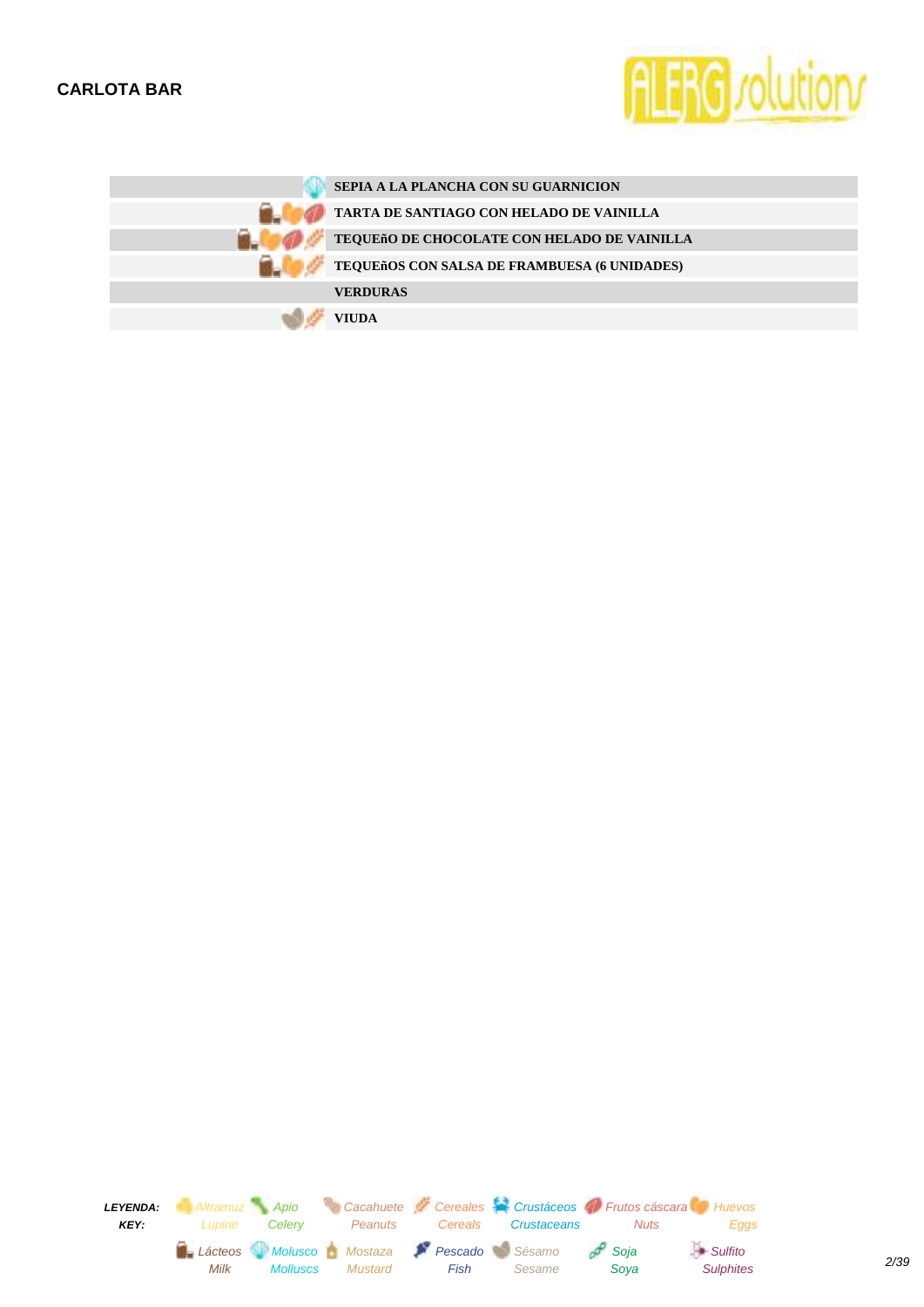

<span id="page-2-0"></span>Los ingredientes identificados en ROJO pueden producir alergias /intolerancias alimentarias. Información de obligada declaración por el Reglamento (UE) Nº 1169/2011.

Specific allergen information. Allergens are identified in RED color. Information offered to comply with Regulation N.1169/2011.

#### **ARROZ NEGRO SEPIA Y GAMBAS - 15.70(€/pers.) €**

## ALÉRGENOS */ ALLERGENS*

- MARISCO
- MOLUSCOS
- SULFITOS
- TRAZAS DE PESCADO

Este plato/producto contiene sustancias que pueden producir alergias e intolerancias clasificadas en los siguientes grupos:

- CRUSTÁCEOS Y PRODUCTOS A BASE DE CRUSTÁCEOS / Crustaceans and products thereof
- MOLUSCOS Y PRODUCTOS DERIVADOS / Molluscs and products thereof
- PESCADOS Y PRODUCTOS DERIVADOS / Fish and products thereof
- DIÓXIDO DE AZUFRE, SULFITOS / Sulphur dioxide and/or sulphites

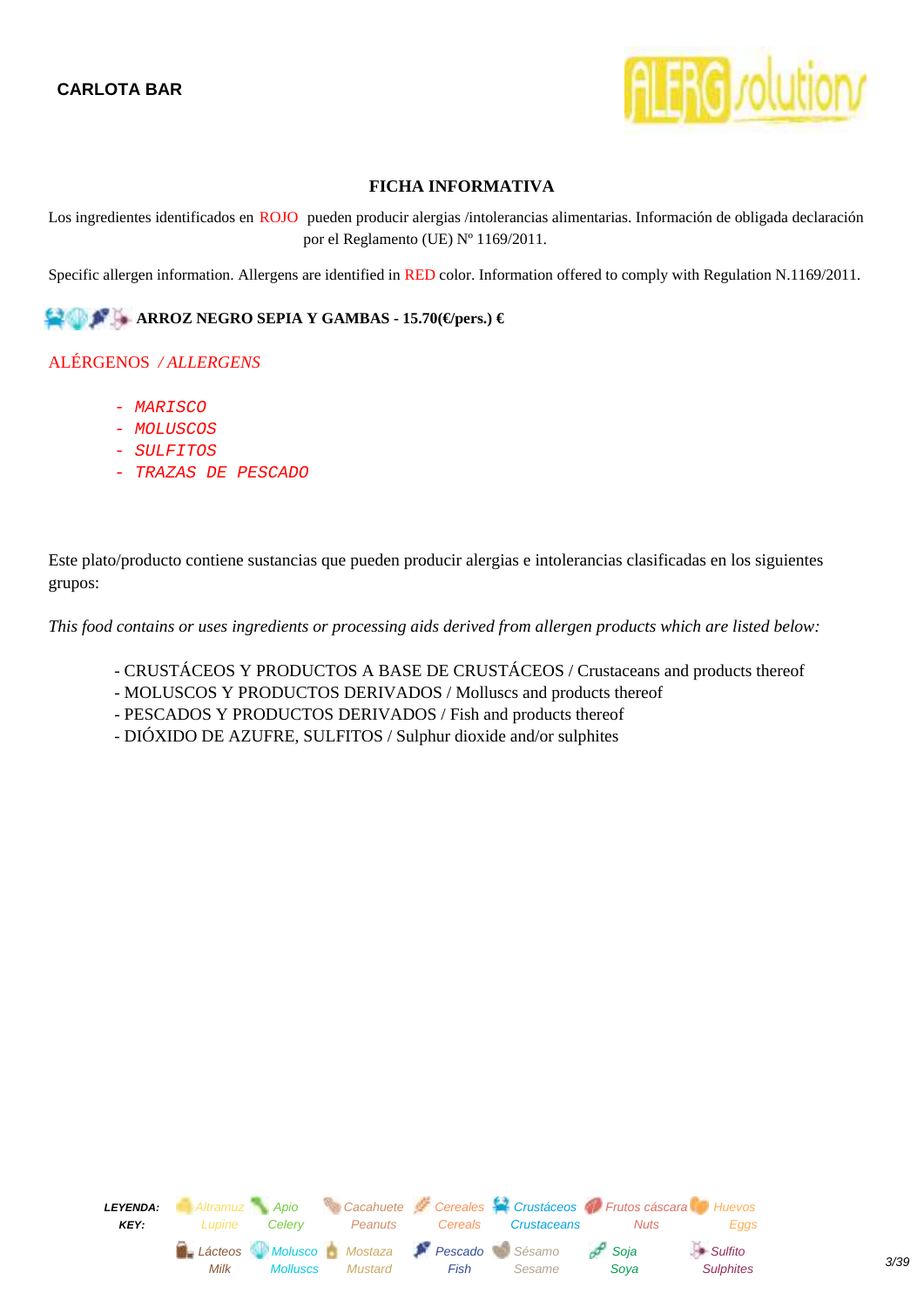

<span id="page-3-0"></span>Los ingredientes identificados en ROJO pueden producir alergias /intolerancias alimentarias. Información de obligada declaración por el Reglamento (UE) Nº 1169/2011.

Specific allergen information. Allergens are identified in RED color. Information offered to comply with Regulation N.1169/2011.

# **ATUN CON SALSA TERIYAKI ACOMPAÑADO CON SU GUARNICION - 15.90 €**

## ALÉRGENOS */ ALLERGENS*

- ATÚN
- GLUTEN
- SALSA DE SOJA

Este plato/producto contiene sustancias que pueden producir alergias e intolerancias clasificadas en los siguientes grupos:

- CEREALES CON GLUTEN / Cereals containing gluten
- PESCADOS Y PRODUCTOS DERIVADOS / Fish and products thereof
- SOJA Y PRODUCTOS A BASE DE SOJA / Soyabeans and products thereof

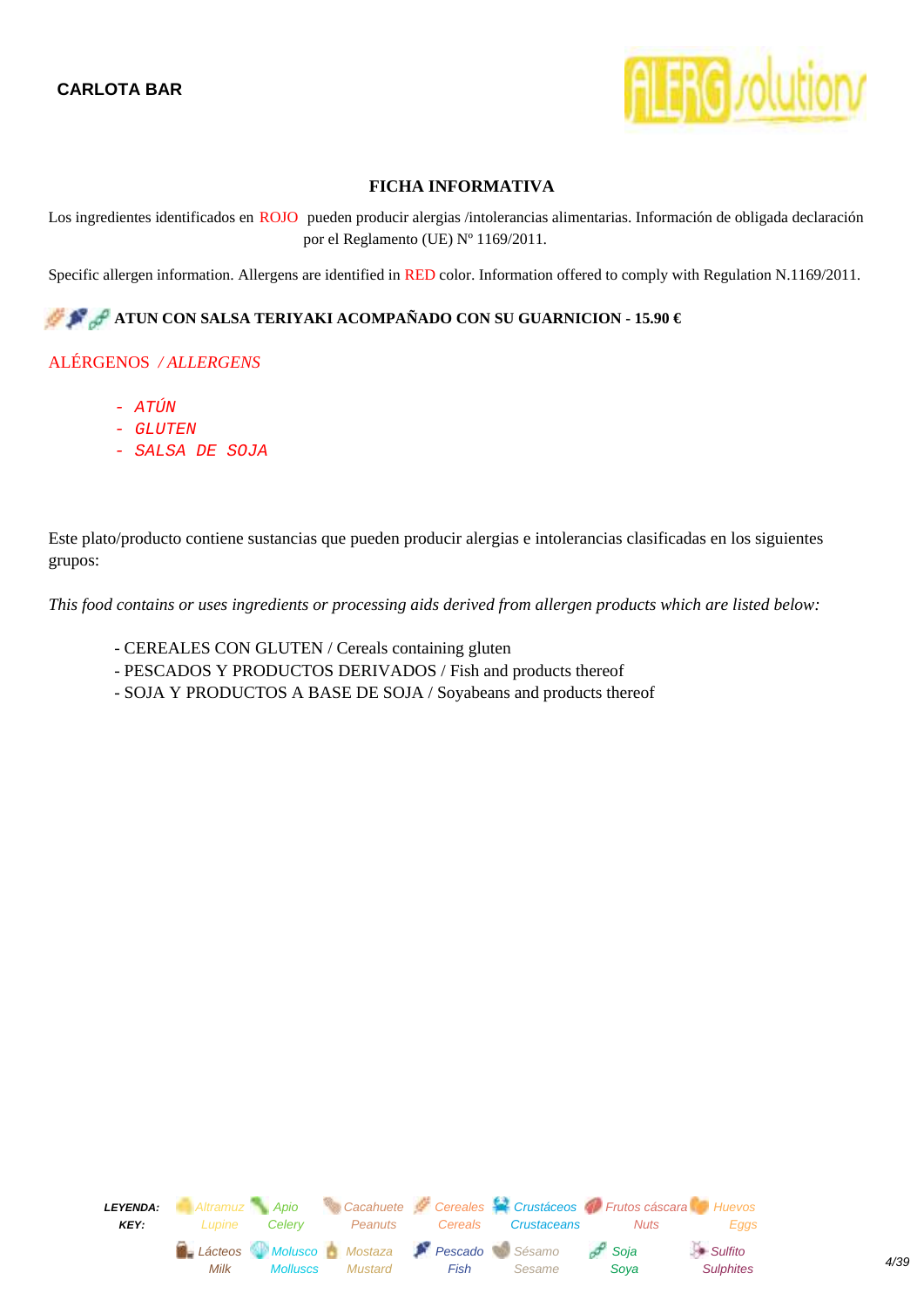

<span id="page-4-0"></span>Los ingredientes identificados en ROJO pueden producir alergias /intolerancias alimentarias. Información de obligada declaración por el Reglamento (UE) Nº 1169/2011.

Specific allergen information. Allergens are identified in RED color. Information offered to comply with Regulation N.1169/2011.

## **CALAMARES A LA ANDALUZA - 9.50 €**

#### ALÉRGENOS */ ALLERGENS*

- CALAMAR
- GLUTEN

Este plato/producto contiene sustancias que pueden producir alergias e intolerancias clasificadas en los siguientes grupos:

- CEREALES CON GLUTEN / Cereals containing gluten
- MOLUSCOS Y PRODUCTOS DERIVADOS / Molluscs and products thereof

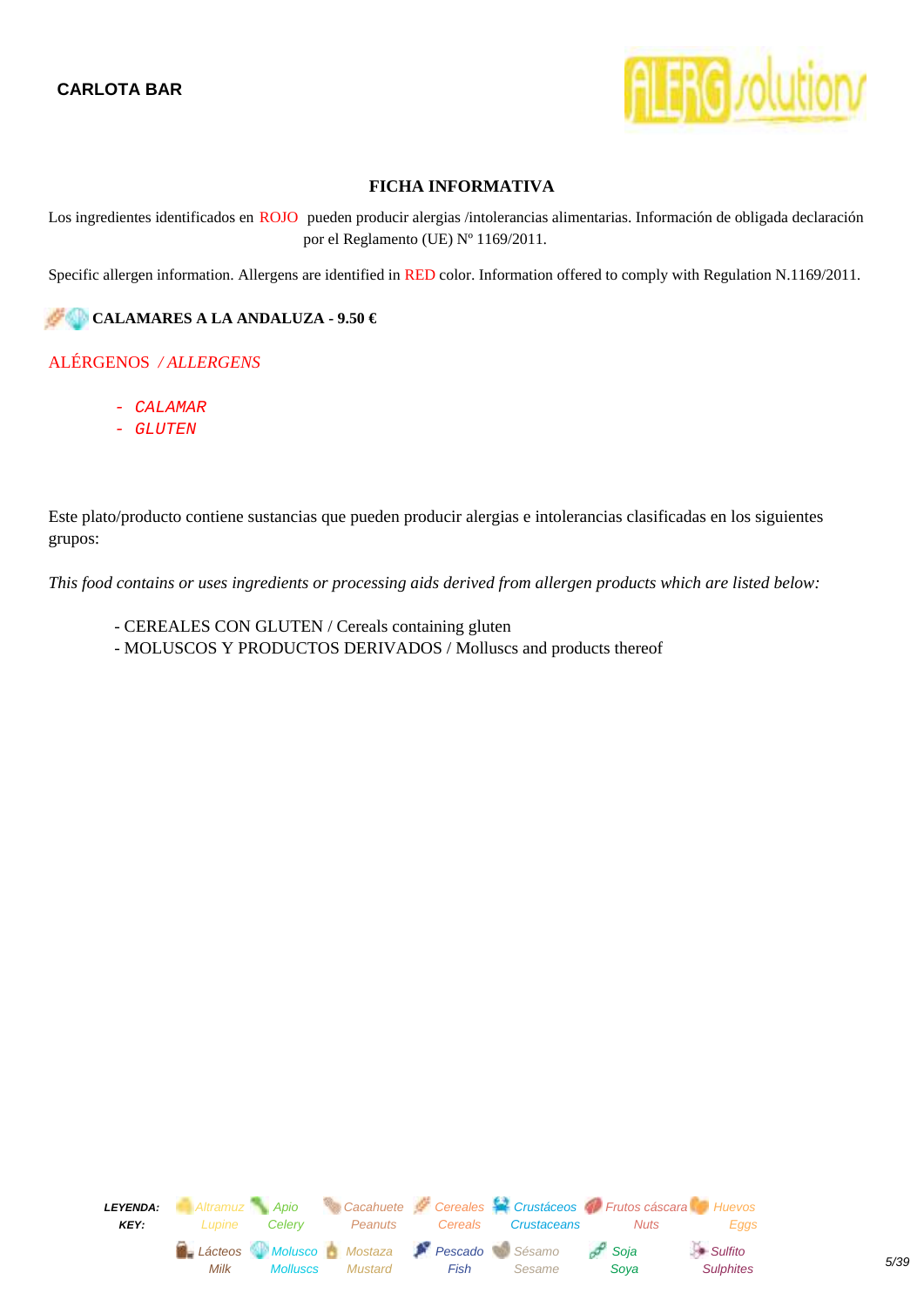

<span id="page-5-0"></span>Los ingredientes identificados en ROJO pueden producir alergias /intolerancias alimentarias. Información de obligada declaración por el Reglamento (UE) Nº 1169/2011.

Specific allergen information. Allergens are identified in RED color. Information offered to comply with Regulation N.1169/2011.

## CHEESEBURGER (LECHUGA, TOMATE, BACON, CHEDDAR, CEBOLLA CARAMELIZADA) - 8.90 €

#### ALÉRGENOS */ ALLERGENS*

- LECHE
- PAN HAMBURGUESA [CEREALES, SÉSAMO]
- TRAZAS DE SOJA

Este plato/producto contiene sustancias que pueden producir alergias e intolerancias clasificadas en los siguientes grupos:

- CEREALES CON GLUTEN / Cereals containing gluten
- LECHE Y SUS DERIVADOS / Milk and products thereof (including lactose)
- SÉSAMO Y PRODUCTOS A BASE DE SÉSAMO / Sesame seeds and products thereof
- SOJA Y PRODUCTOS A BASE DE SOJA / Soyabeans and products thereof

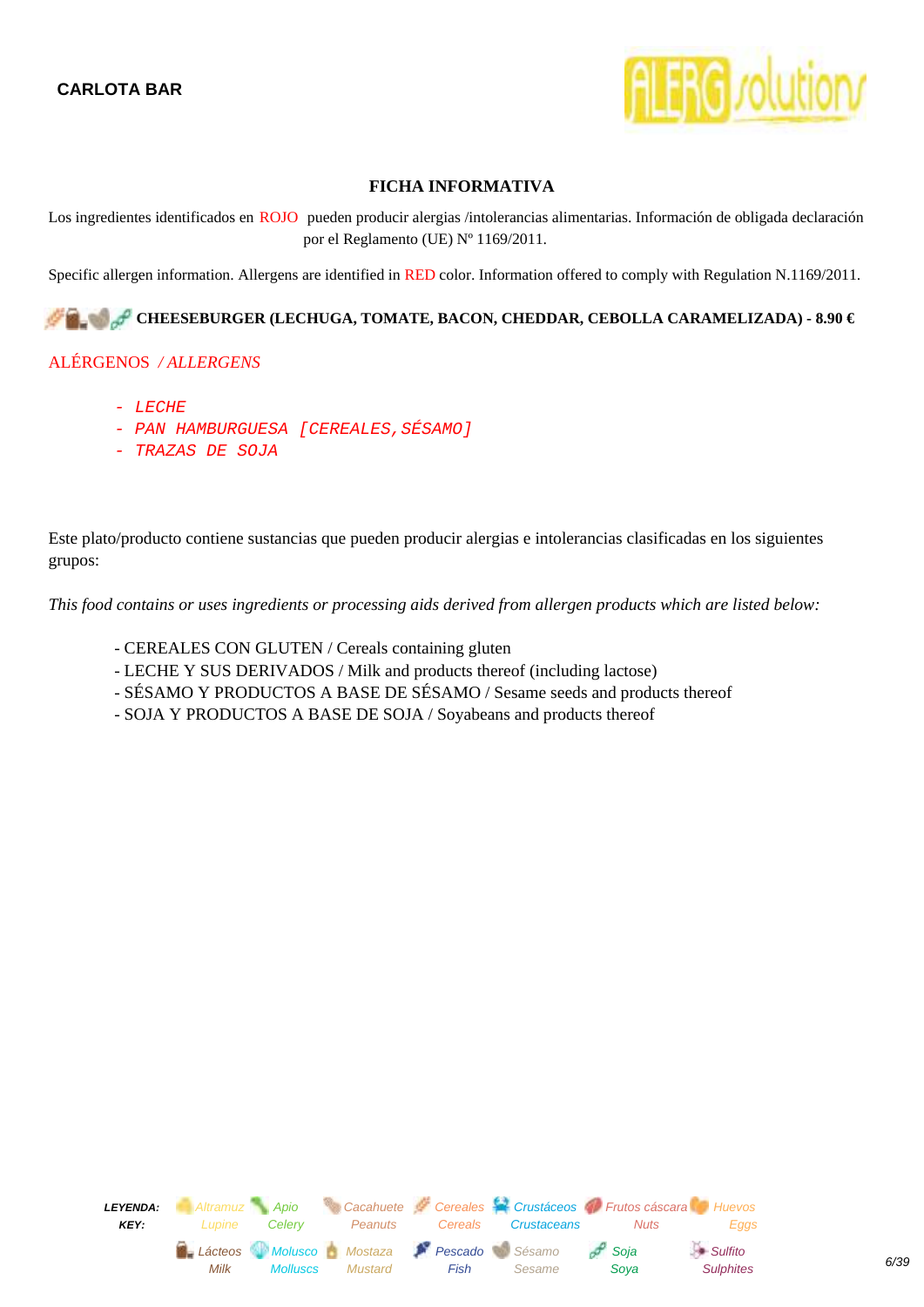

<span id="page-6-0"></span>Los ingredientes identificados en ROJO pueden producir alergias /intolerancias alimentarias. Información de obligada declaración por el Reglamento (UE) Nº 1169/2011.

Specific allergen information. Allergens are identified in RED color. Information offered to comply with Regulation N.1169/2011.

## **CHORIZO A LA SIDRA - 6.50 €**

## ALÉRGENOS */ ALLERGENS*

- SULFITOS

Este plato/producto contiene sustancias que pueden producir alergias e intolerancias clasificadas en los siguientes grupos:

*This food contains or uses ingredients or processing aids derived from allergen products which are listed below:*

- DIÓXIDO DE AZUFRE, SULFITOS / Sulphur dioxide and/or sulphites

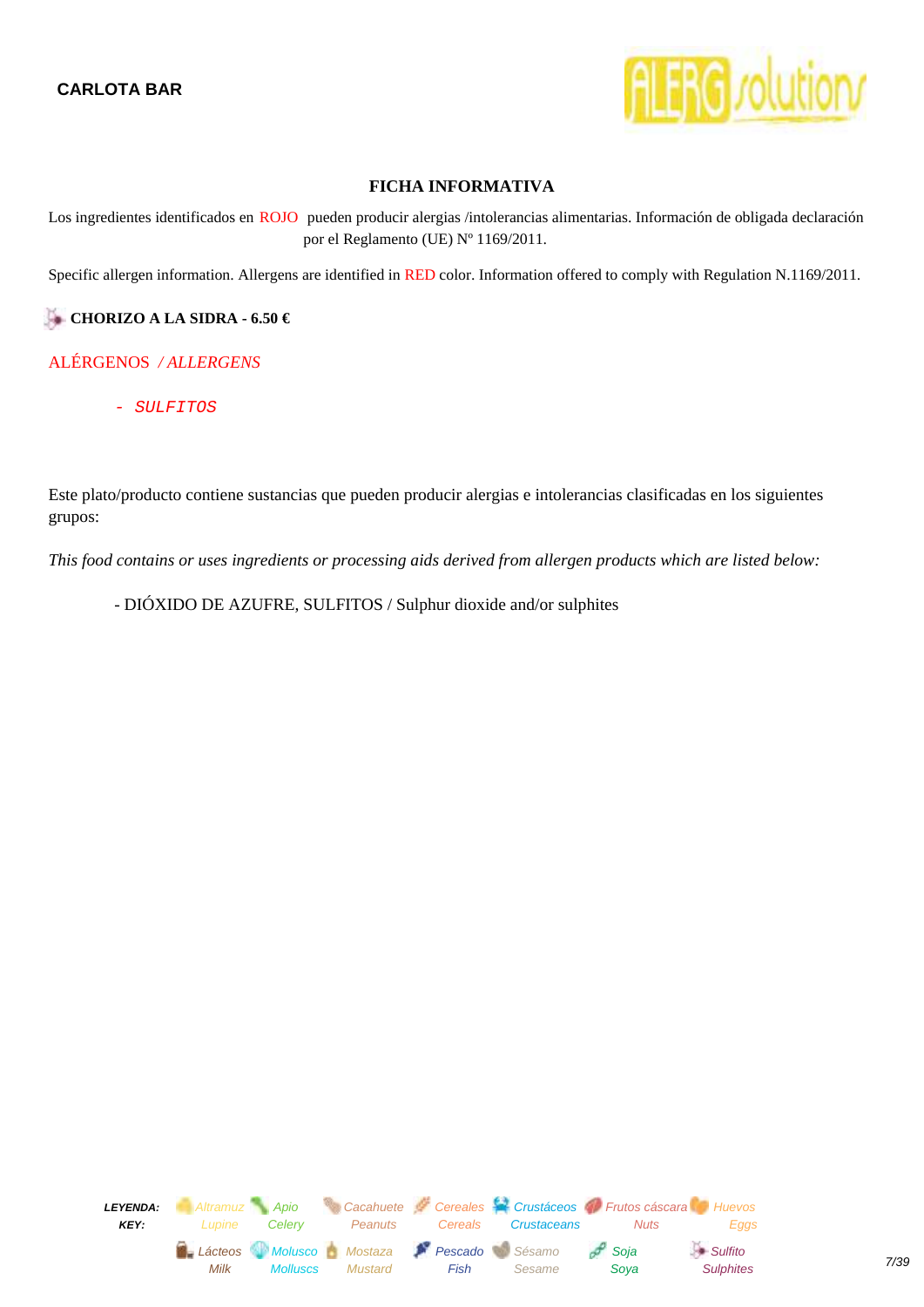

<span id="page-7-0"></span>Los ingredientes identificados en ROJO pueden producir alergias /intolerancias alimentarias. Información de obligada declaración por el Reglamento (UE) Nº 1169/2011.

Specific allergen information. Allergens are identified in RED color. Information offered to comply with Regulation N.1169/2011.

## **CLASICA (LECHUGA, TOMATE, QUESO EMMENTAL) - 7.90 €**

#### ALÉRGENOS */ ALLERGENS*

- PAN HAMBURGUESA [CEREALES, SÉSAMO]
- QUESO

Este plato/producto contiene sustancias que pueden producir alergias e intolerancias clasificadas en los siguientes grupos:

- CEREALES CON GLUTEN / Cereals containing gluten
- LECHE Y SUS DERIVADOS / Milk and products thereof (including lactose)
- SÉSAMO Y PRODUCTOS A BASE DE SÉSAMO / Sesame seeds and products thereof

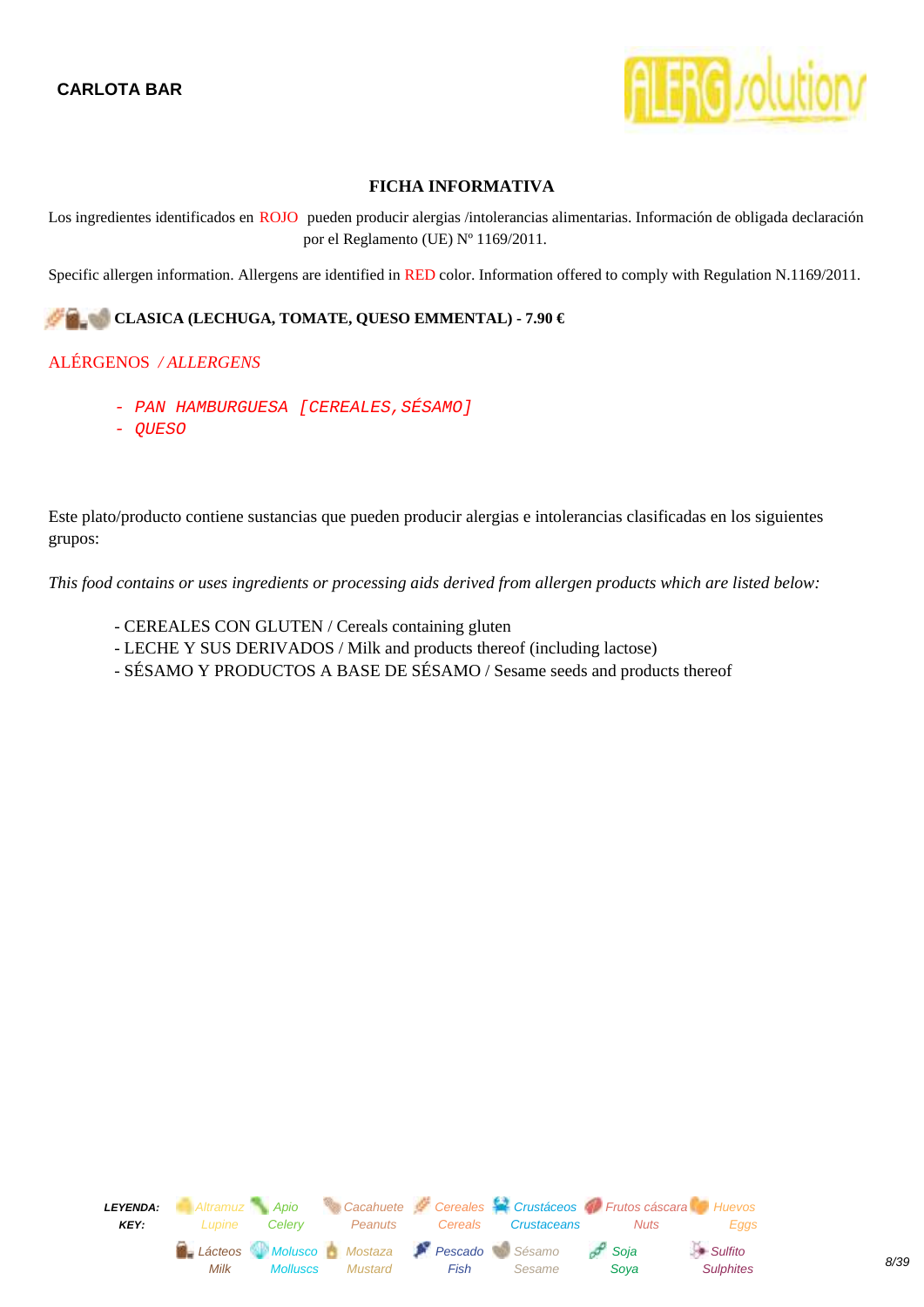

<span id="page-8-0"></span>Los ingredientes identificados en ROJO pueden producir alergias /intolerancias alimentarias. Información de obligada declaración por el Reglamento (UE) Nº 1169/2011.

Specific allergen information. Allergens are identified in RED color. Information offered to comply with Regulation N.1169/2011.

#### **CROQUETAS CASERAS DE BOLETUS O JAMON - 8.90 €**

#### ALÉRGENOS */ ALLERGENS*

- GLUTEN
- HUEVO
- LECHE

Este plato/producto contiene sustancias que pueden producir alergias e intolerancias clasificadas en los siguientes grupos:

- CEREALES CON GLUTEN / Cereals containing gluten
- HUEVO Y PRODUCTOS A BASE DE HUEVO / Egg and products thereof
- LECHE Y SUS DERIVADOS / Milk and products thereof (including lactose)

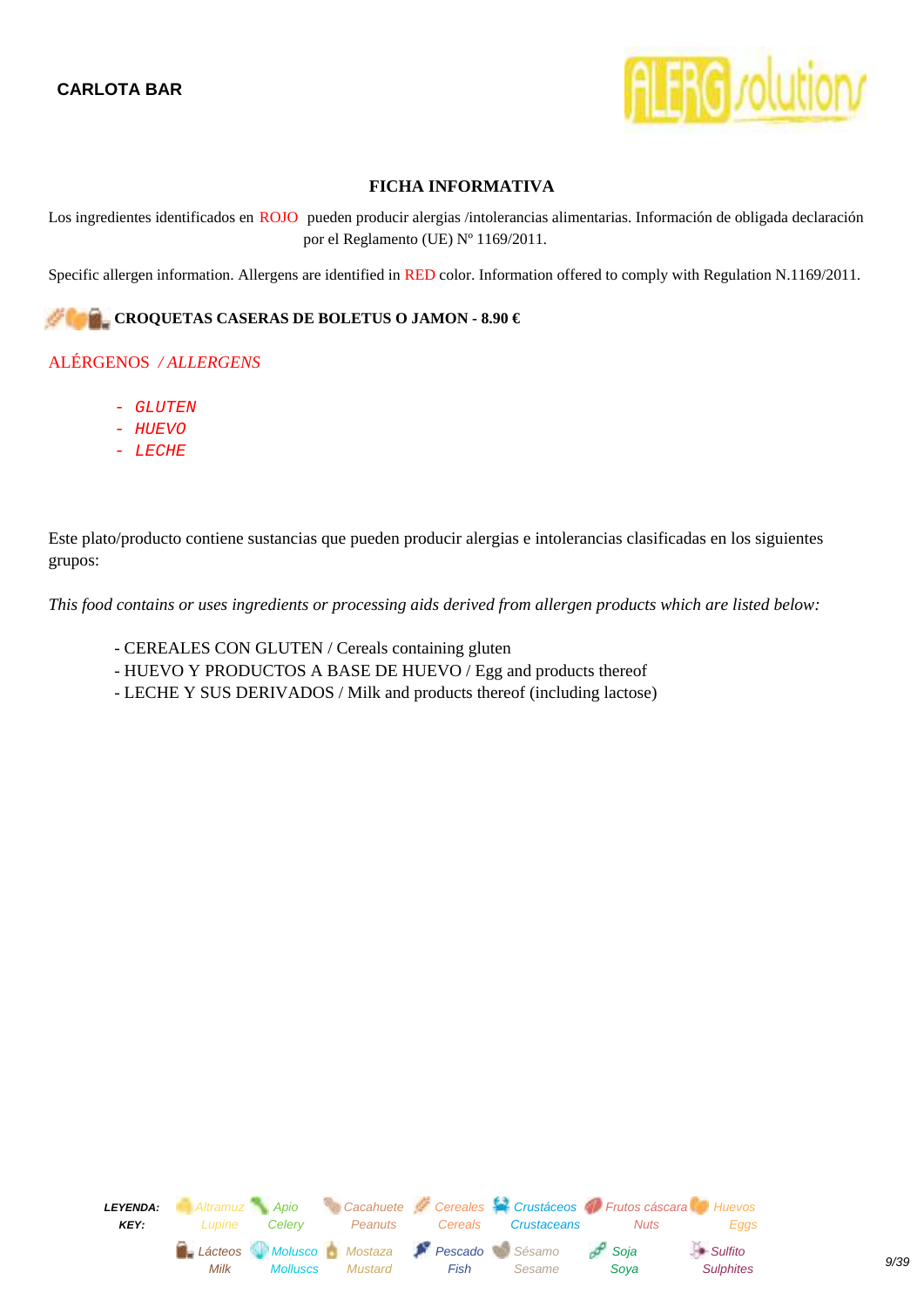

<span id="page-9-0"></span>Los ingredientes identificados en ROJO pueden producir alergias /intolerancias alimentarias. Información de obligada declaración por el Reglamento (UE) Nº 1169/2011.

Specific allergen information. Allergens are identified in RED color. Information offered to comply with Regulation N.1169/2011.

#### **CROQUETAS DE JAMON CON PATATAS - 7.50 €**

#### ALÉRGENOS */ ALLERGENS*

- GLUTEN
- HUEVO
- LECHE

Este plato/producto contiene sustancias que pueden producir alergias e intolerancias clasificadas en los siguientes grupos:

- CEREALES CON GLUTEN / Cereals containing gluten
- HUEVO Y PRODUCTOS A BASE DE HUEVO / Egg and products thereof
- LECHE Y SUS DERIVADOS / Milk and products thereof (including lactose)

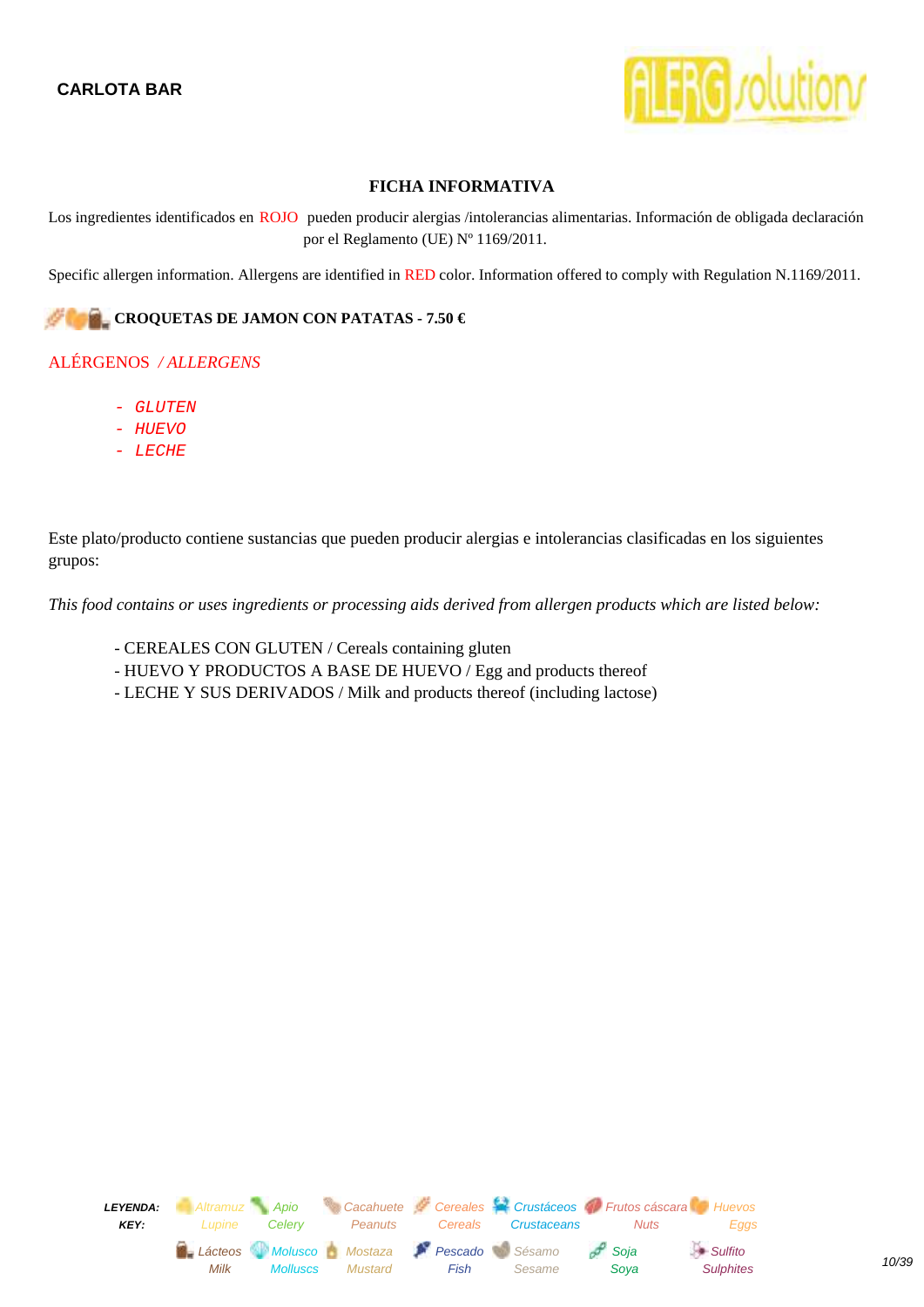

<span id="page-10-0"></span>Los ingredientes identificados en ROJO pueden producir alergias /intolerancias alimentarias. Información de obligada declaración por el Reglamento (UE) Nº 1169/2011.

Specific allergen information. Allergens are identified in RED color. Information offered to comply with Regulation N.1169/2011.

#### **ENSALADA CAPRESE (MEZCLUM, TOMATE, QUESO DE CABRA, NUECES, PASAS, CEBOLLA CRUJIENTE, MIEL Y CREMA BALSAMICA) - 10.50 €**

#### ALÉRGENOS */ ALLERGENS*

- FRUTOS SECOS
- QUESO
- SULFITOS

Este plato/producto contiene sustancias que pueden producir alergias e intolerancias clasificadas en los siguientes grupos:

- FRUTOS DE CÁSCARA / Nuts and products thereof
- LECHE Y SUS DERIVADOS / Milk and products thereof (including lactose)
- DIÓXIDO DE AZUFRE, SULFITOS / Sulphur dioxide and/or sulphites

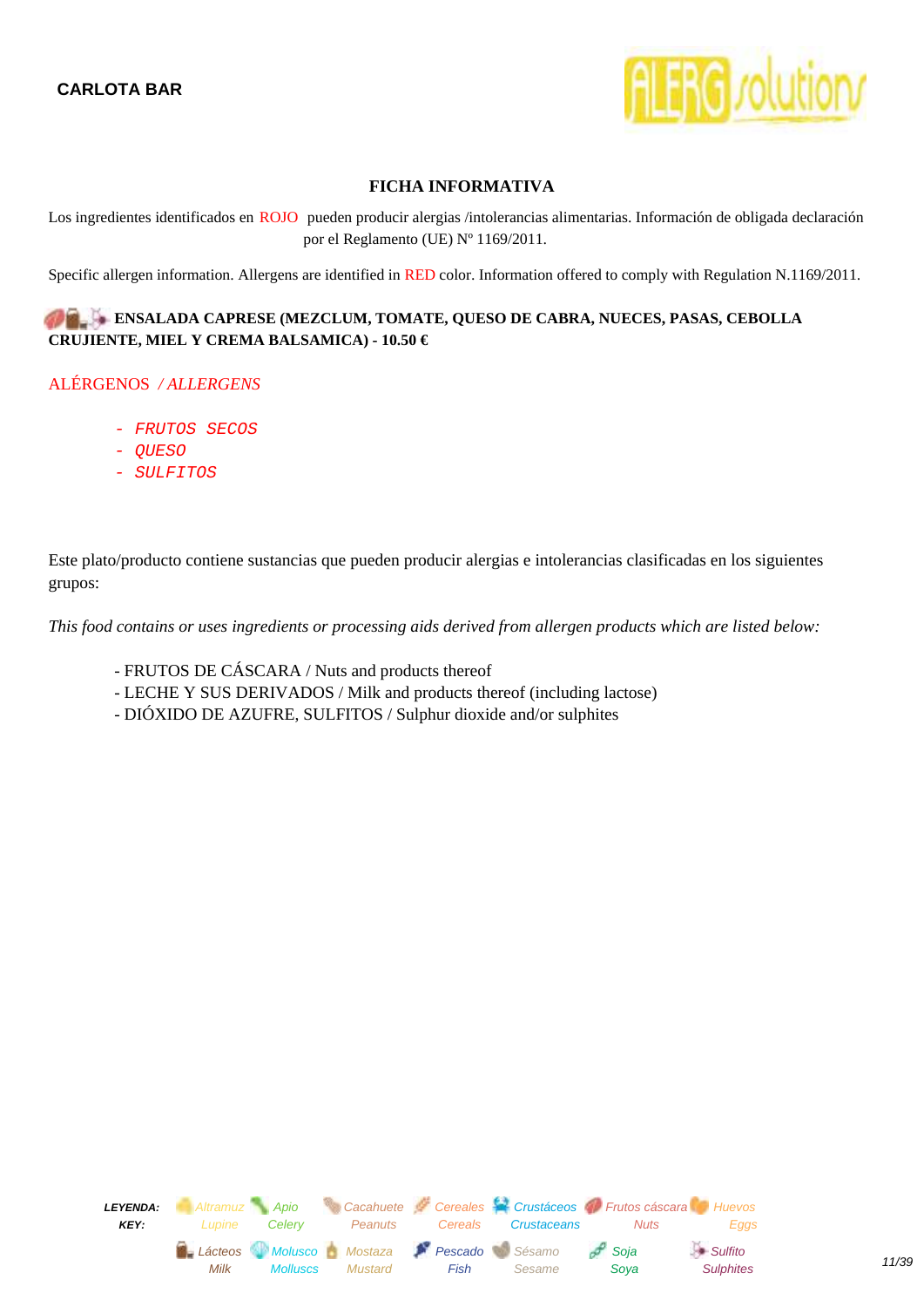

<span id="page-11-0"></span>Los ingredientes identificados en ROJO pueden producir alergias /intolerancias alimentarias. Información de obligada declaración por el Reglamento (UE) Nº 1169/2011.

Specific allergen information. Allergens are identified in RED color. Information offered to comply with Regulation N.1169/2011.

## **ENSALADA CARPACCIO (RODAJAS DE TOMATE, VENTRESCA, CEBOLLAS ROJAS, OLIVAS NEGRAS Y ACEITE DE OLIVA VIRGEN EXTRA) - 9.30 €**

#### ALÉRGENOS */ ALLERGENS*

- PESCADO

Este plato/producto contiene sustancias que pueden producir alergias e intolerancias clasificadas en los siguientes grupos:

*This food contains or uses ingredients or processing aids derived from allergen products which are listed below:*

- PESCADOS Y PRODUCTOS DERIVADOS / Fish and products thereof

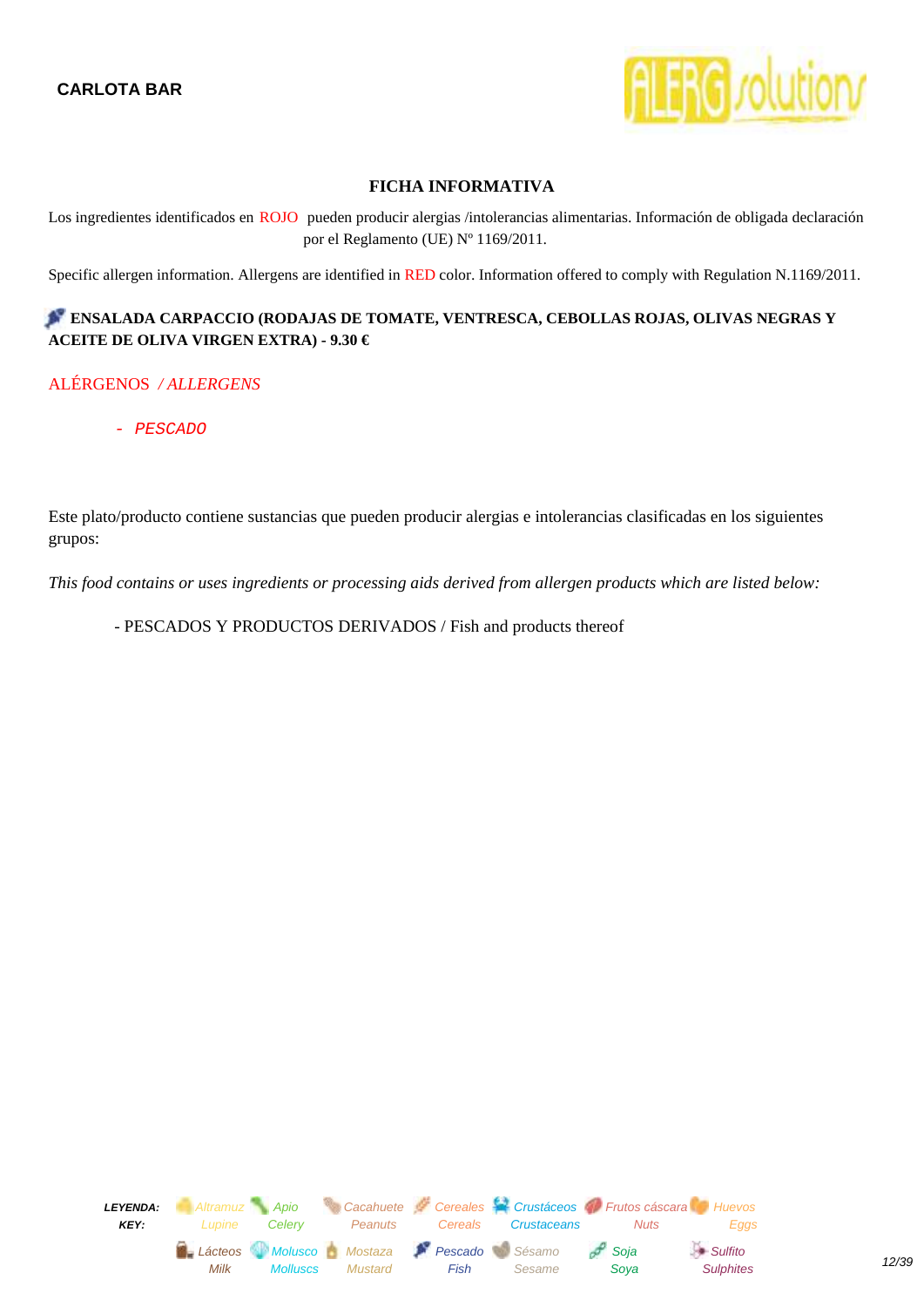

<span id="page-12-0"></span>Los ingredientes identificados en ROJO pueden producir alergias /intolerancias alimentarias. Información de obligada declaración por el Reglamento (UE) Nº 1169/2011.

Specific allergen information. Allergens are identified in RED color. Information offered to comply with Regulation N.1169/2011.

**ENSALADA CESAR (PICATOSTES, TIRAS DE POLLO, VIRUTAS DE PARMESANO, SALSA CESAR) - 10.90 €** 

#### ALÉRGENOS */ ALLERGENS*

- GLUTEN
- QUESO
- SALSA CESAR [HUEVO,LÁCTEOS,MOSTAZA,PESCADO]

Este plato/producto contiene sustancias que pueden producir alergias e intolerancias clasificadas en los siguientes grupos:

- CEREALES CON GLUTEN / Cereals containing gluten
- HUEVO Y PRODUCTOS A BASE DE HUEVO / Egg and products thereof
- LECHE Y SUS DERIVADOS / Milk and products thereof (including lactose)
- MOSTAZA Y PRODUCTOS DERIVADOS / Mustard and products thereof
- PESCADOS Y PRODUCTOS DERIVADOS / Fish and products thereof

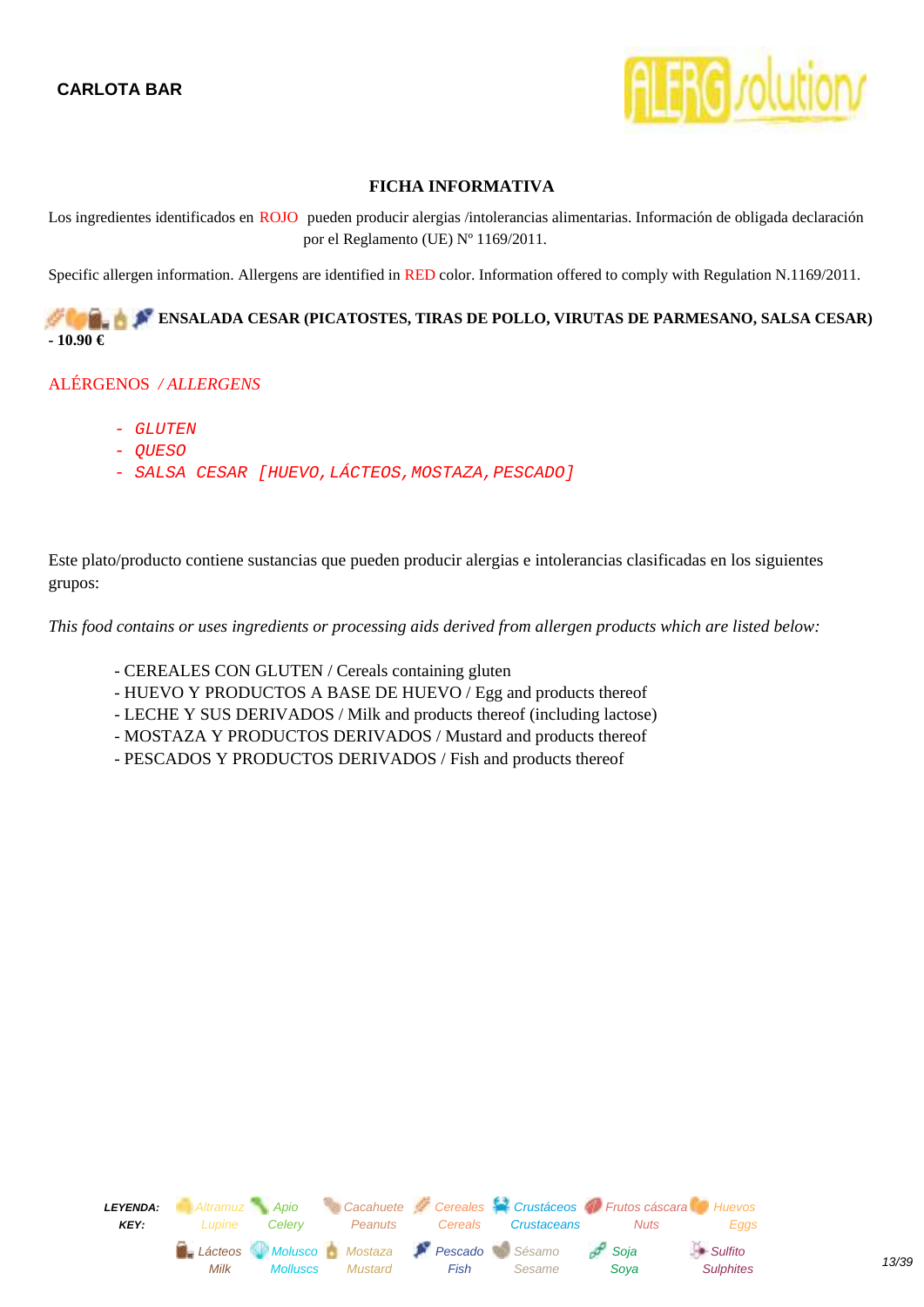

<span id="page-13-0"></span>Los ingredientes identificados en ROJO pueden producir alergias /intolerancias alimentarias. Información de obligada declaración por el Reglamento (UE) Nº 1169/2011.

Specific allergen information. Allergens are identified in RED color. Information offered to comply with Regulation N.1169/2011.

**ENSALADILA RUSA - 6.50 €** 

#### ALÉRGENOS */ ALLERGENS*

- HUEVO
- PESCADO

Este plato/producto contiene sustancias que pueden producir alergias e intolerancias clasificadas en los siguientes grupos:

- HUEVO Y PRODUCTOS A BASE DE HUEVO / Egg and products thereof
- PESCADOS Y PRODUCTOS DERIVADOS / Fish and products thereof

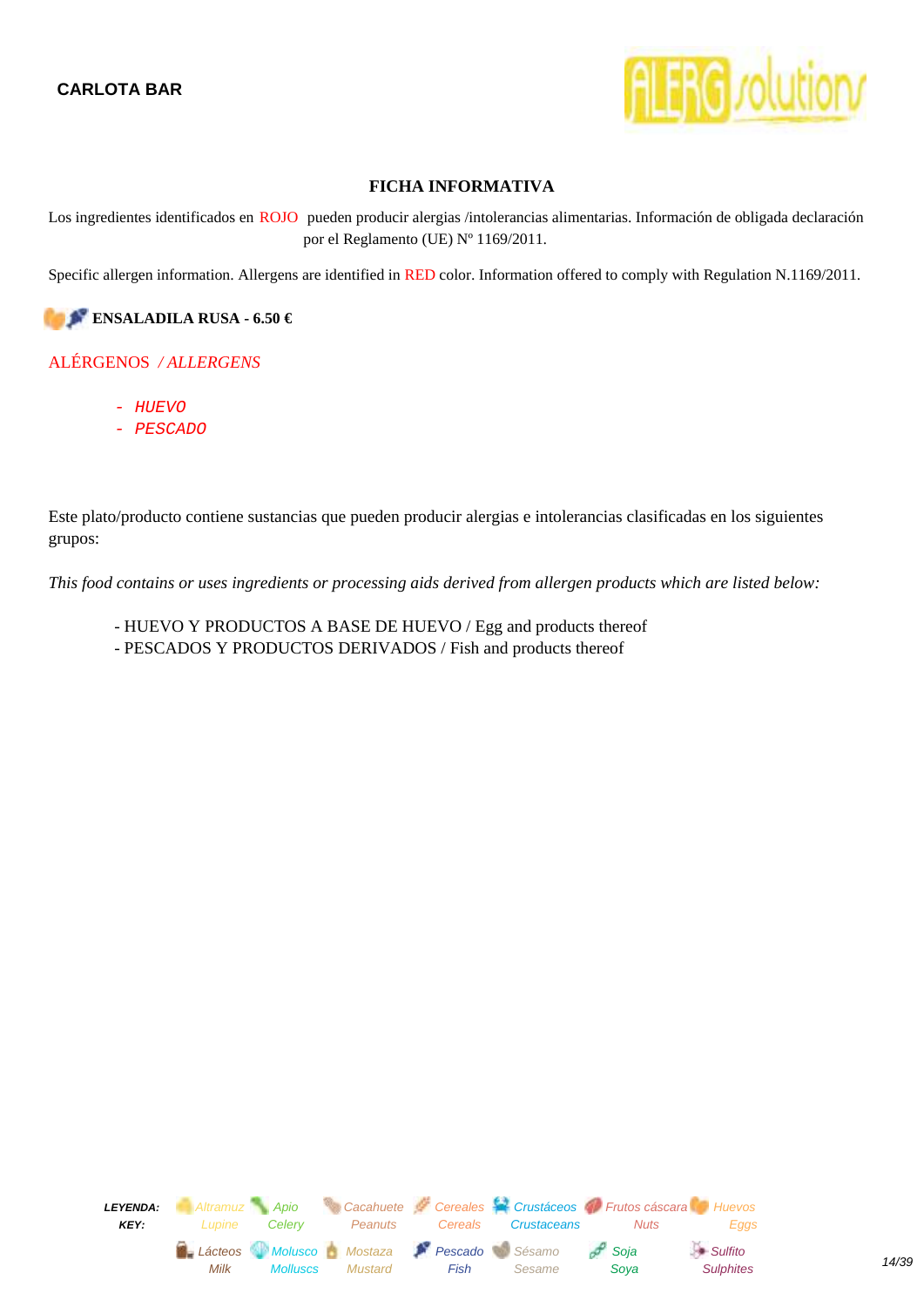

<span id="page-14-0"></span>Los ingredientes identificados en ROJO pueden producir alergias /intolerancias alimentarias. Información de obligada declaración por el Reglamento (UE) Nº 1169/2011.

Specific allergen information. Allergens are identified in RED color. Information offered to comply with Regulation N.1169/2011.

#### **ENTRECOT 300GR. CON PATATAS Y PIMIENTOS DE PADRON - 15.90 €**

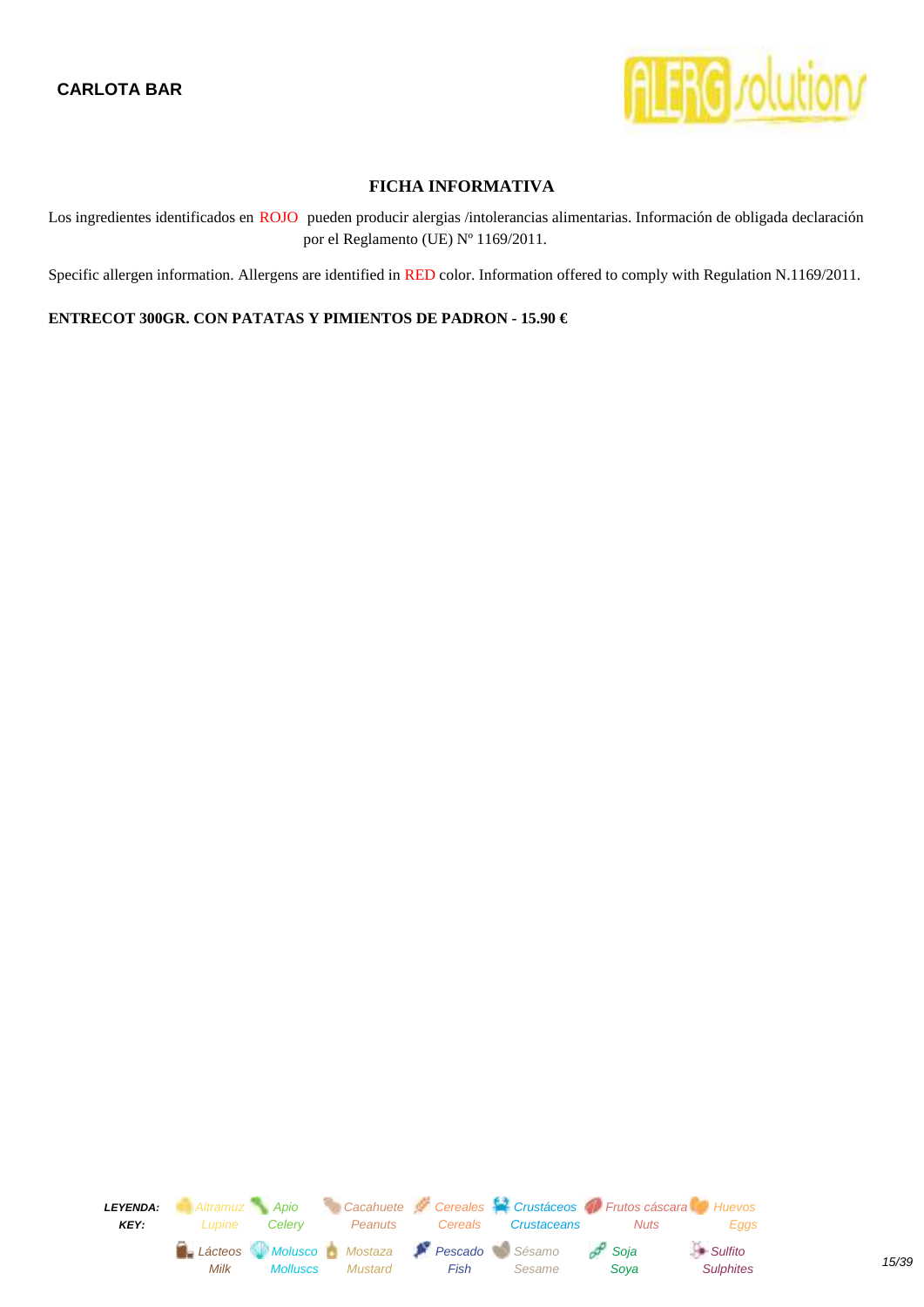

<span id="page-15-0"></span>Los ingredientes identificados en ROJO pueden producir alergias /intolerancias alimentarias. Información de obligada declaración por el Reglamento (UE) Nº 1169/2011.

Specific allergen information. Allergens are identified in RED color. Information offered to comply with Regulation N.1169/2011.

#### **ESCALOPE DE POLLO CON PATATAS - 7.50 €**

#### ALÉRGENOS */ ALLERGENS*

- GLUTEN
- HUEVO

Este plato/producto contiene sustancias que pueden producir alergias e intolerancias clasificadas en los siguientes grupos:

- CEREALES CON GLUTEN / Cereals containing gluten
- HUEVO Y PRODUCTOS A BASE DE HUEVO / Egg and products thereof

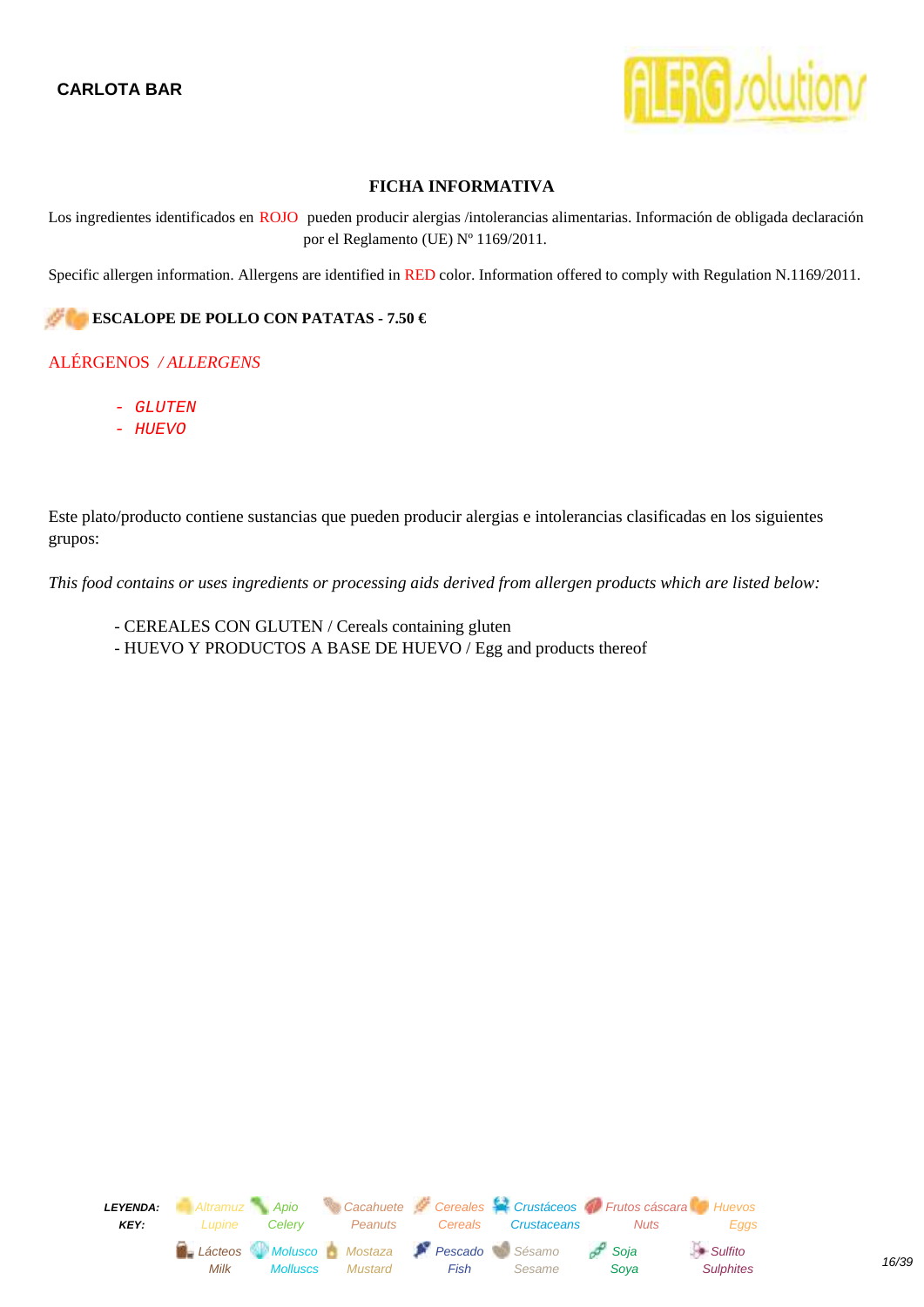

<span id="page-16-0"></span>Los ingredientes identificados en ROJO pueden producir alergias /intolerancias alimentarias. Información de obligada declaración por el Reglamento (UE) Nº 1169/2011.

Specific allergen information. Allergens are identified in RED color. Information offered to comply with Regulation N.1169/2011.

## **ESPAGUETIS CON SALSA DE TOMATE O CARBONARA - 7.50 €**

#### ALÉRGENOS */ ALLERGENS*

- GLUTEN
- LECHE
- TRAZAS DE HUEVO
- TRAZAS DE SOJA

Este plato/producto contiene sustancias que pueden producir alergias e intolerancias clasificadas en los siguientes grupos:

- CEREALES CON GLUTEN / Cereals containing gluten
- HUEVO Y PRODUCTOS A BASE DE HUEVO / Egg and products thereof
- LECHE Y SUS DERIVADOS / Milk and products thereof (including lactose)
- SOJA Y PRODUCTOS A BASE DE SOJA / Soyabeans and products thereof

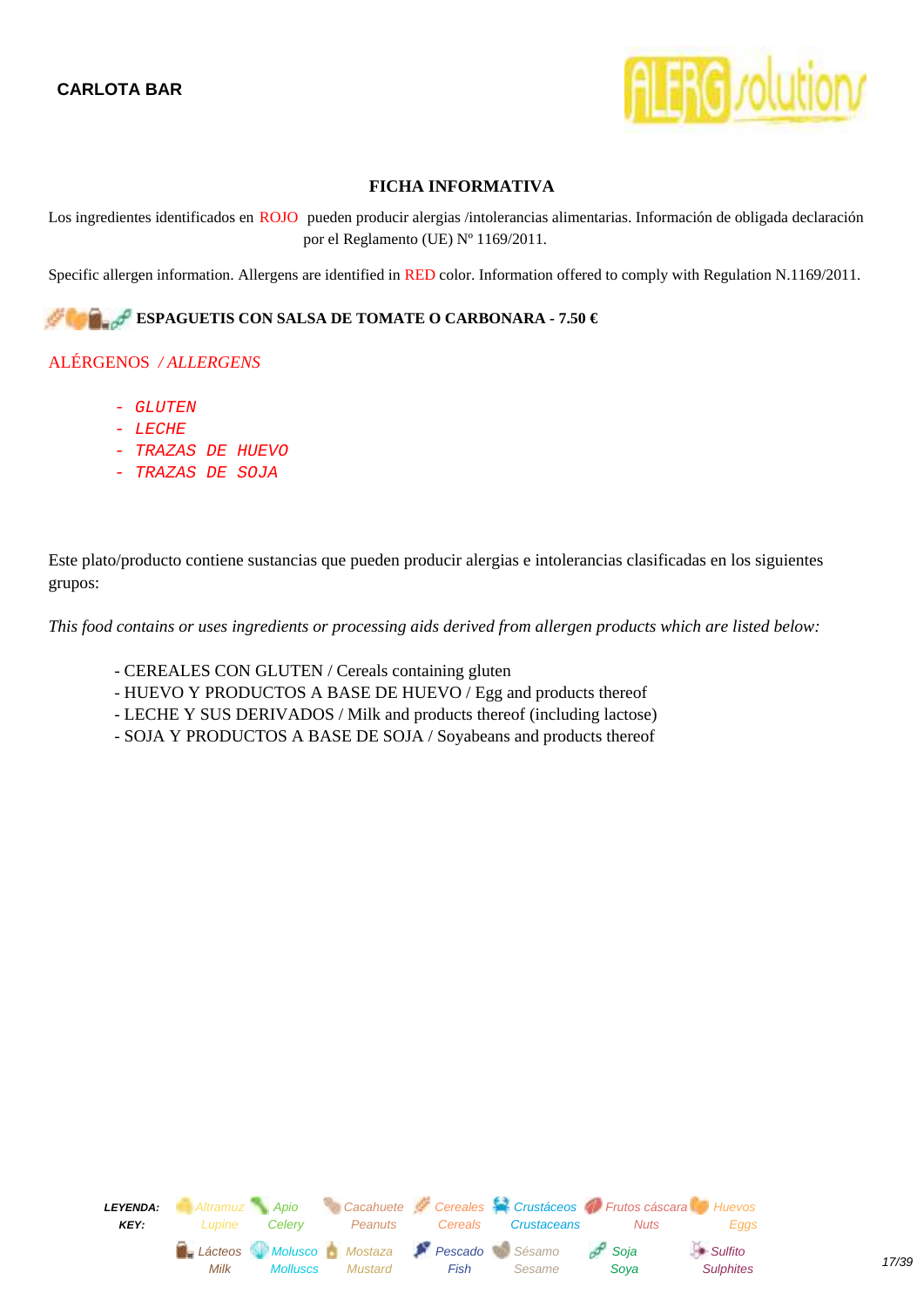

<span id="page-17-0"></span>Los ingredientes identificados en ROJO pueden producir alergias /intolerancias alimentarias. Información de obligada declaración por el Reglamento (UE) Nº 1169/2011.

Specific allergen information. Allergens are identified in RED color. Information offered to comply with Regulation N.1169/2011.

#### **FILETE DE POLLO A LA PLANCHA O EMPANADO CON PATATAS O ENSALADA - 7.90 €**

#### ALÉRGENOS */ ALLERGENS*

- GLUTEN
- HUEVO

Este plato/producto contiene sustancias que pueden producir alergias e intolerancias clasificadas en los siguientes grupos:

- CEREALES CON GLUTEN / Cereals containing gluten
- HUEVO Y PRODUCTOS A BASE DE HUEVO / Egg and products thereof

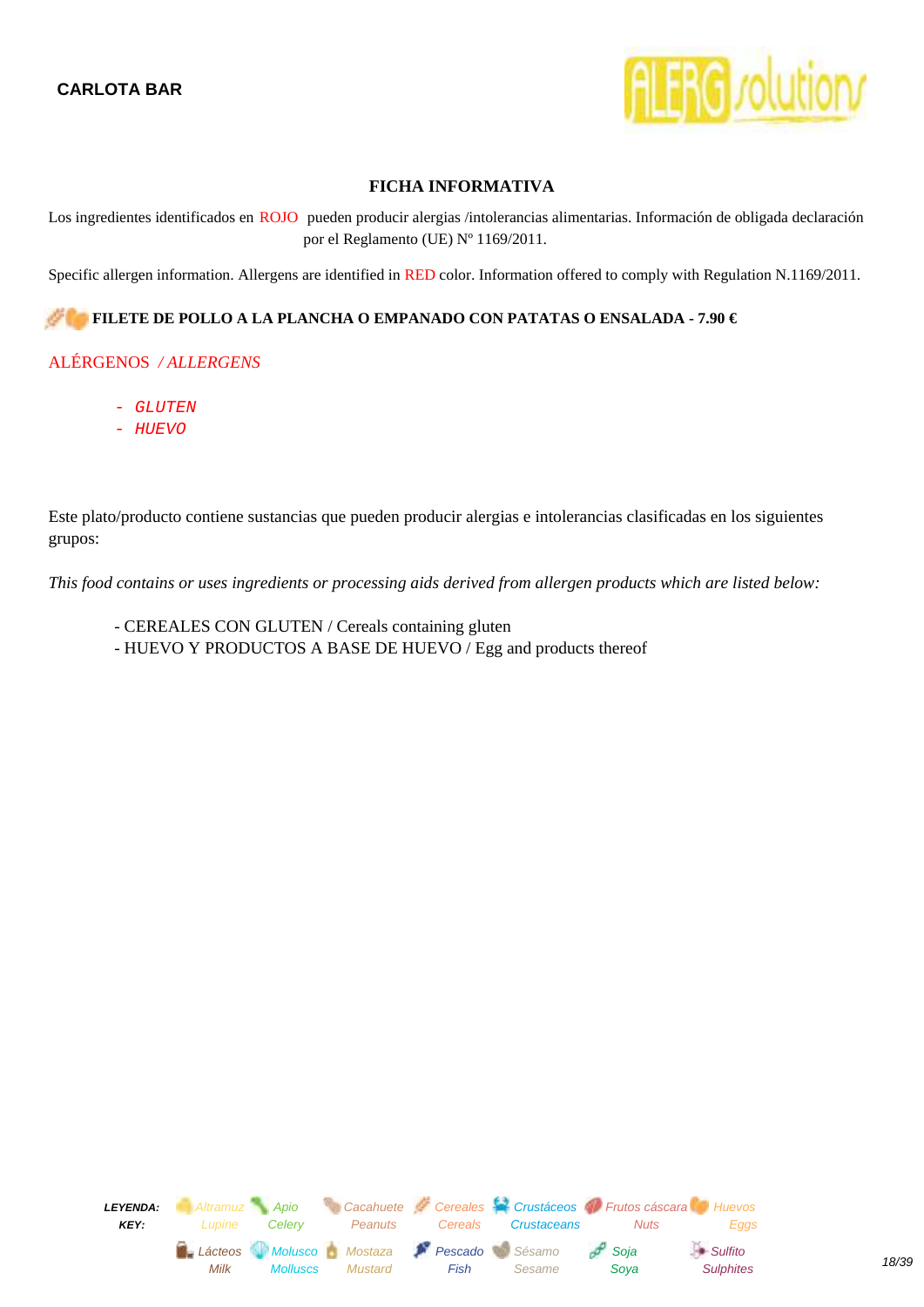

<span id="page-18-0"></span>Los ingredientes identificados en ROJO pueden producir alergias /intolerancias alimentarias. Información de obligada declaración por el Reglamento (UE) Nº 1169/2011.

Specific allergen information. Allergens are identified in RED color. Information offered to comply with Regulation N.1169/2011.

#### **GAMBON A LA PLANCHA (8 UNIDADES) - 10.90 €**

#### ALÉRGENOS */ ALLERGENS*

- GAMBONES

Este plato/producto contiene sustancias que pueden producir alergias e intolerancias clasificadas en los siguientes grupos:

*This food contains or uses ingredients or processing aids derived from allergen products which are listed below:*

- CRUSTÁCEOS Y PRODUCTOS A BASE DE CRUSTÁCEOS / Crustaceans and products thereof

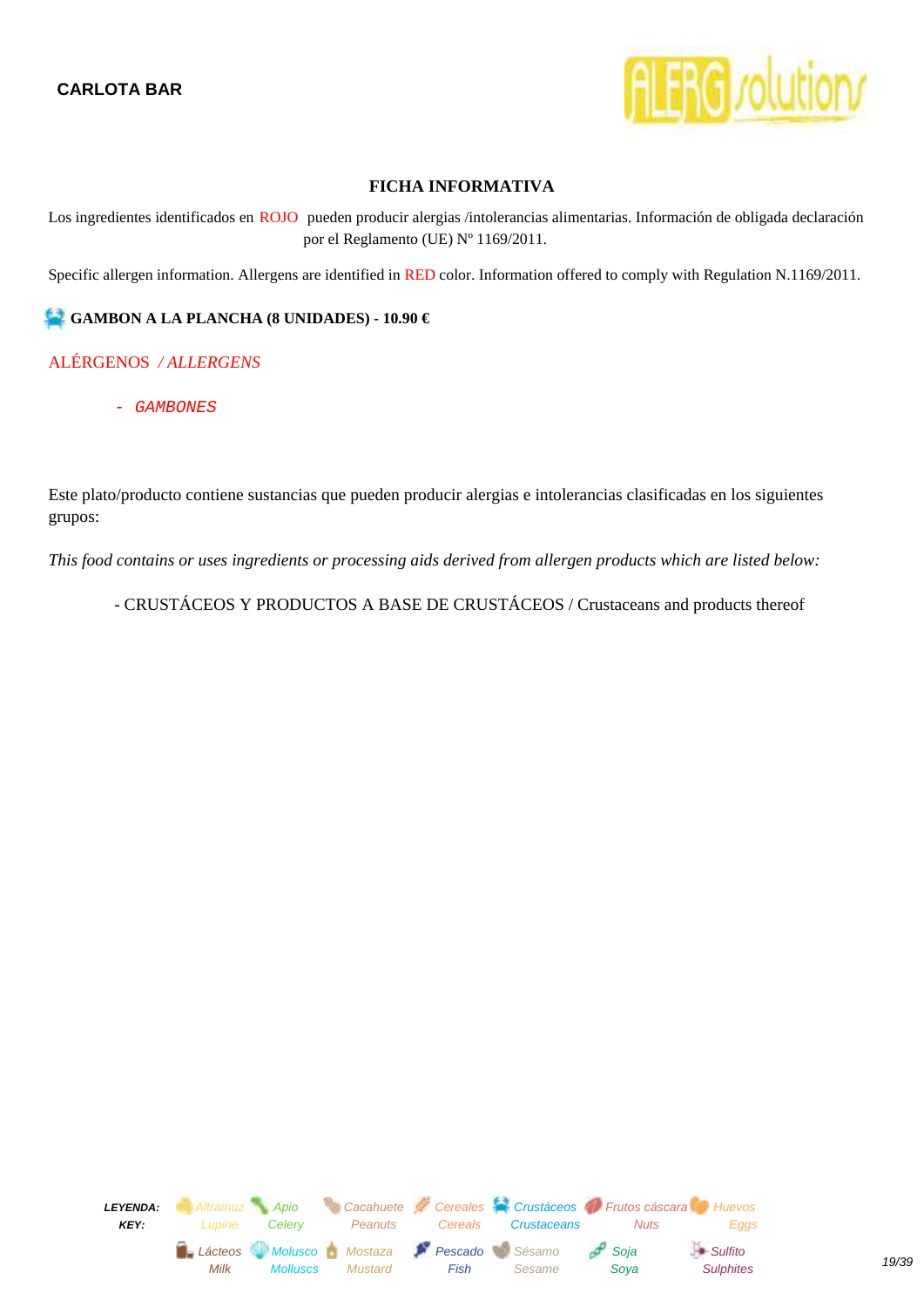

<span id="page-19-0"></span>Los ingredientes identificados en ROJO pueden producir alergias /intolerancias alimentarias. Información de obligada declaración por el Reglamento (UE) Nº 1169/2011.

Specific allergen information. Allergens are identified in RED color. Information offered to comply with Regulation N.1169/2011.

#### **HAMBURGUESA CARLOTA (200GR. DE CARNE DE BUEY, ENSALADA DE COL, TOMATE, CEBOLLA CARAMELIZADA, SETAS PLANCHA, QUESO DE CABRA CRUJIENTE) - 11.90 €**

#### ALÉRGENOS */ ALLERGENS*

- PAN HAMBURGUESA [CEREALES, SÉSAMO]
- QUESO
- TRAZAS DE HUEVO

Este plato/producto contiene sustancias que pueden producir alergias e intolerancias clasificadas en los siguientes grupos:

- CEREALES CON GLUTEN / Cereals containing gluten
- HUEVO Y PRODUCTOS A BASE DE HUEVO / Egg and products thereof
- LECHE Y SUS DERIVADOS / Milk and products thereof (including lactose)
- SÉSAMO Y PRODUCTOS A BASE DE SÉSAMO / Sesame seeds and products thereof

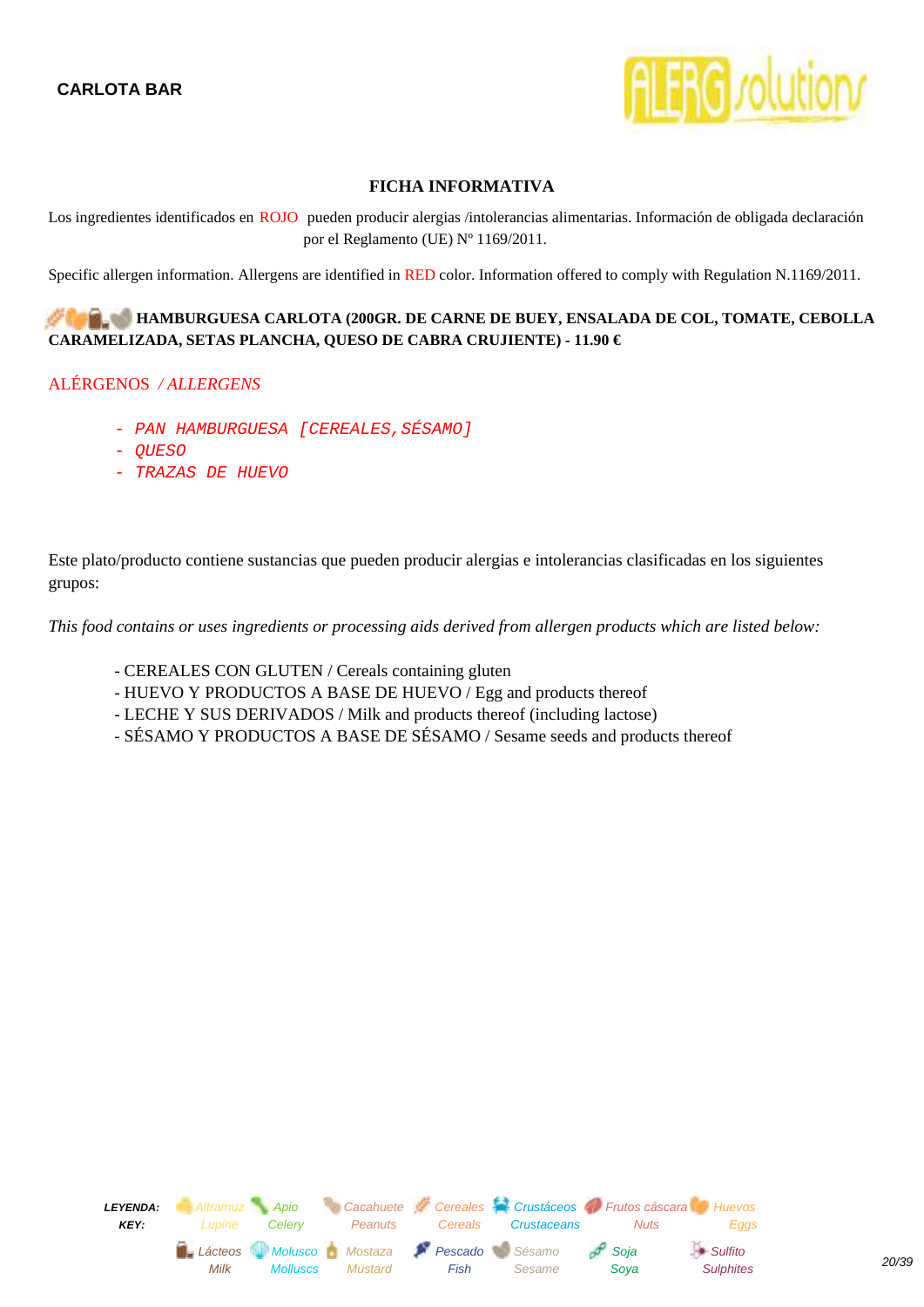

<span id="page-20-0"></span>Los ingredientes identificados en ROJO pueden producir alergias /intolerancias alimentarias. Información de obligada declaración por el Reglamento (UE) Nº 1169/2011.

Specific allergen information. Allergens are identified in RED color. Information offered to comply with Regulation N.1169/2011.

#### **HAMBURGUESA DE KOBE (2 UNIDADES) - 6.50 €**

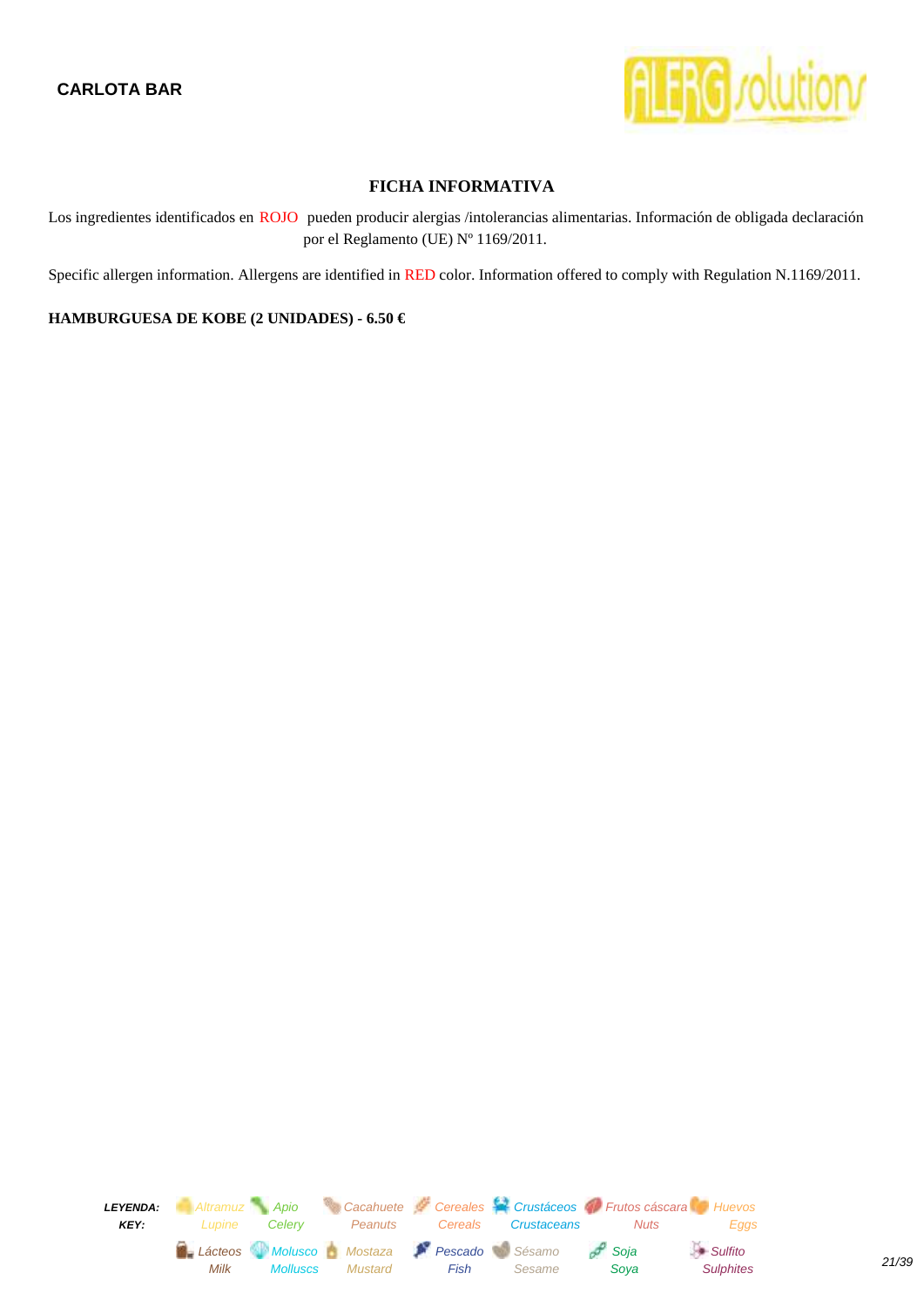

<span id="page-21-0"></span>Los ingredientes identificados en ROJO pueden producir alergias /intolerancias alimentarias. Información de obligada declaración por el Reglamento (UE) Nº 1169/2011.

Specific allergen information. Allergens are identified in RED color. Information offered to comply with Regulation N.1169/2011.

#### **HELADO DE VAINILLA CON NUECES Y SIROPE DE CHOCOLATE/CARAMELO - 3.50 €**

#### ALÉRGENOS */ ALLERGENS*

- $-$  LECHE
- TRAZAS DE CACAHUETES
- TRAZAS DE CEREALES CON GLUTEN
- TRAZAS DE FRUTOS DE CÁSCARA

Este plato/producto contiene sustancias que pueden producir alergias e intolerancias clasificadas en los siguientes grupos:

- CACAHUETES, PRODUCTOS A BASE DE CACAHUETES / Peanuts and products thereof
- CEREALES CON GLUTEN / Cereals containing gluten
- FRUTOS DE CÁSCARA / Nuts and products thereof
- LECHE Y SUS DERIVADOS / Milk and products thereof (including lactose)

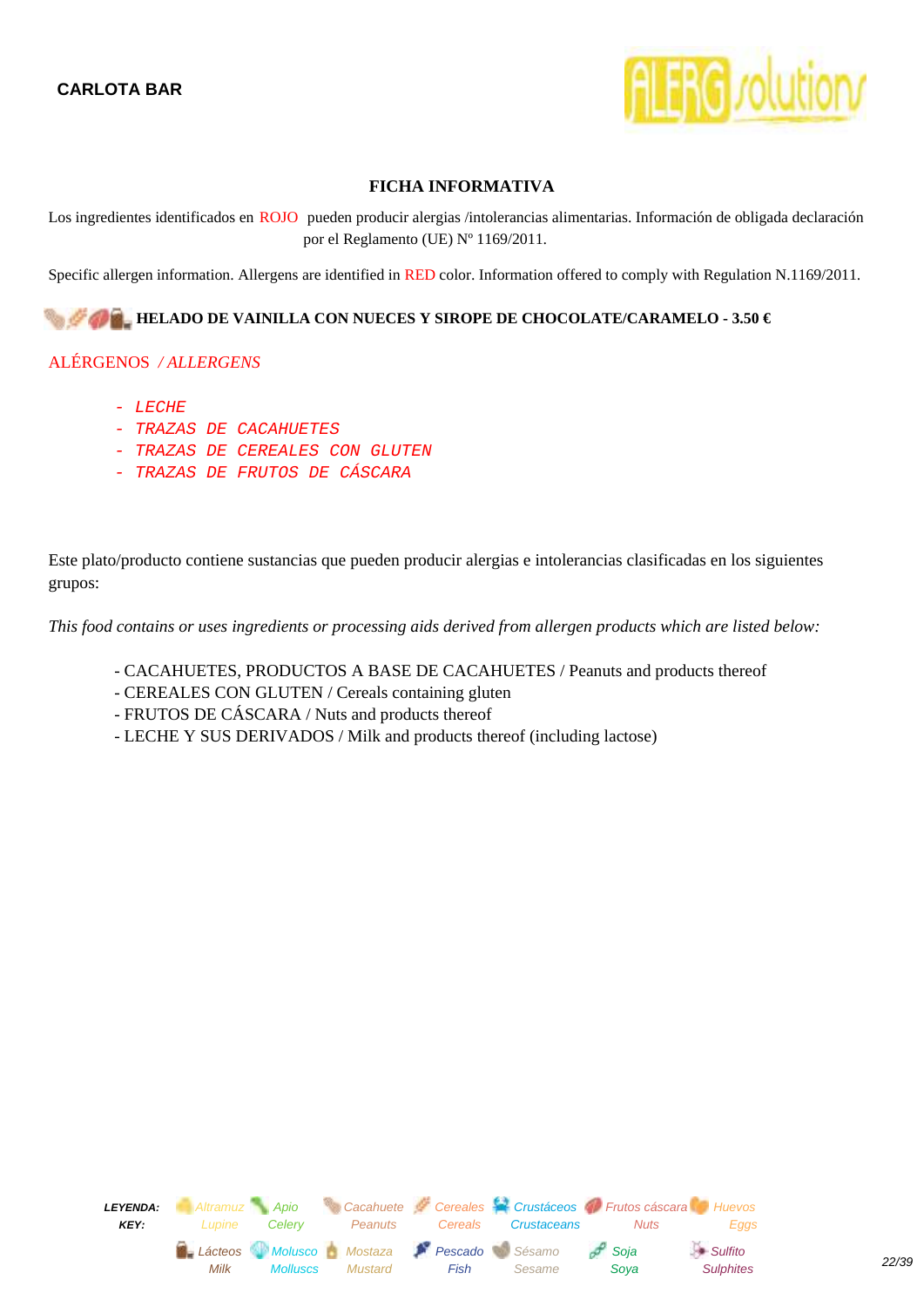

<span id="page-22-0"></span>Los ingredientes identificados en ROJO pueden producir alergias /intolerancias alimentarias. Información de obligada declaración por el Reglamento (UE) Nº 1169/2011.

Specific allergen information. Allergens are identified in RED color. Information offered to comply with Regulation N.1169/2011.

#### **HUEVOS ROTOS CON JAMON O CHISTORRA - 10.90 €**

#### ALÉRGENOS */ ALLERGENS*

- HUEVO

Este plato/producto contiene sustancias que pueden producir alergias e intolerancias clasificadas en los siguientes grupos:

*This food contains or uses ingredients or processing aids derived from allergen products which are listed below:*

- HUEVO Y PRODUCTOS A BASE DE HUEVO / Egg and products thereof

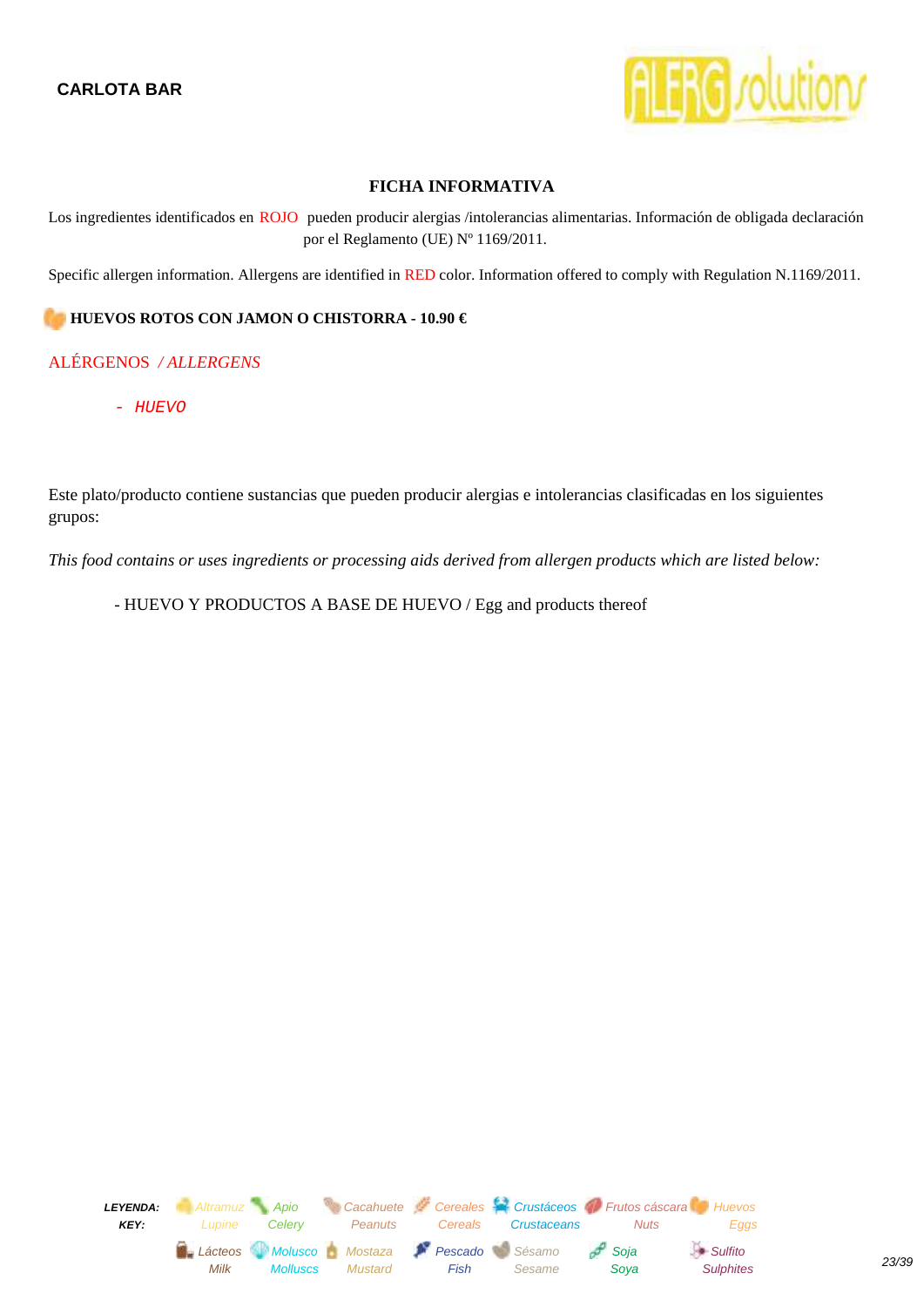

<span id="page-23-0"></span>Los ingredientes identificados en ROJO pueden producir alergias /intolerancias alimentarias. Información de obligada declaración por el Reglamento (UE) Nº 1169/2011.

Specific allergen information. Allergens are identified in RED color. Information offered to comply with Regulation N.1169/2011.

#### **HUEVOS ROTOS CON SOLOMILLO AL PEDRO XIMENEZ - 11.50 €**

## ALÉRGENOS */ ALLERGENS*

- HUEVO
- SULFITOS

Este plato/producto contiene sustancias que pueden producir alergias e intolerancias clasificadas en los siguientes grupos:

- HUEVO Y PRODUCTOS A BASE DE HUEVO / Egg and products thereof
- DIÓXIDO DE AZUFRE, SULFITOS / Sulphur dioxide and/or sulphites

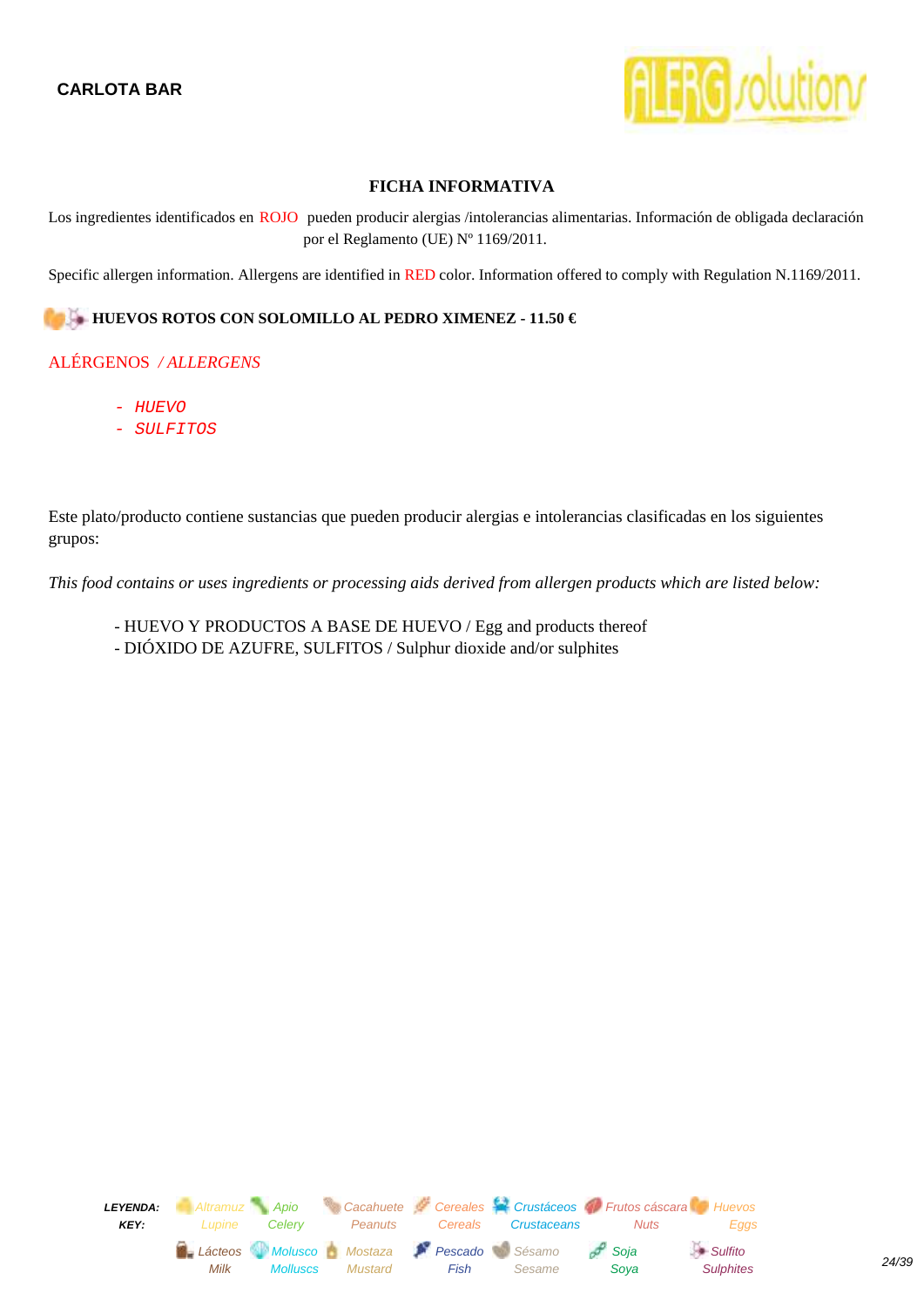

<span id="page-24-0"></span>Los ingredientes identificados en ROJO pueden producir alergias /intolerancias alimentarias. Información de obligada declaración por el Reglamento (UE) Nº 1169/2011.

Specific allergen information. Allergens are identified in RED color. Information offered to comply with Regulation N.1169/2011.

#### **LAGRIMITAS DE POLLO CON PATATAS FRITAS CON SALSA DE MIEL Y MOSTAZA - 8.90 €**

#### ALÉRGENOS */ ALLERGENS*

- GLUTEN
- HUEVO
- SALSA DE MOSTAZA

Este plato/producto contiene sustancias que pueden producir alergias e intolerancias clasificadas en los siguientes grupos:

- CEREALES CON GLUTEN / Cereals containing gluten
- HUEVO Y PRODUCTOS A BASE DE HUEVO / Egg and products thereof
- MOSTAZA Y PRODUCTOS DERIVADOS / Mustard and products thereof

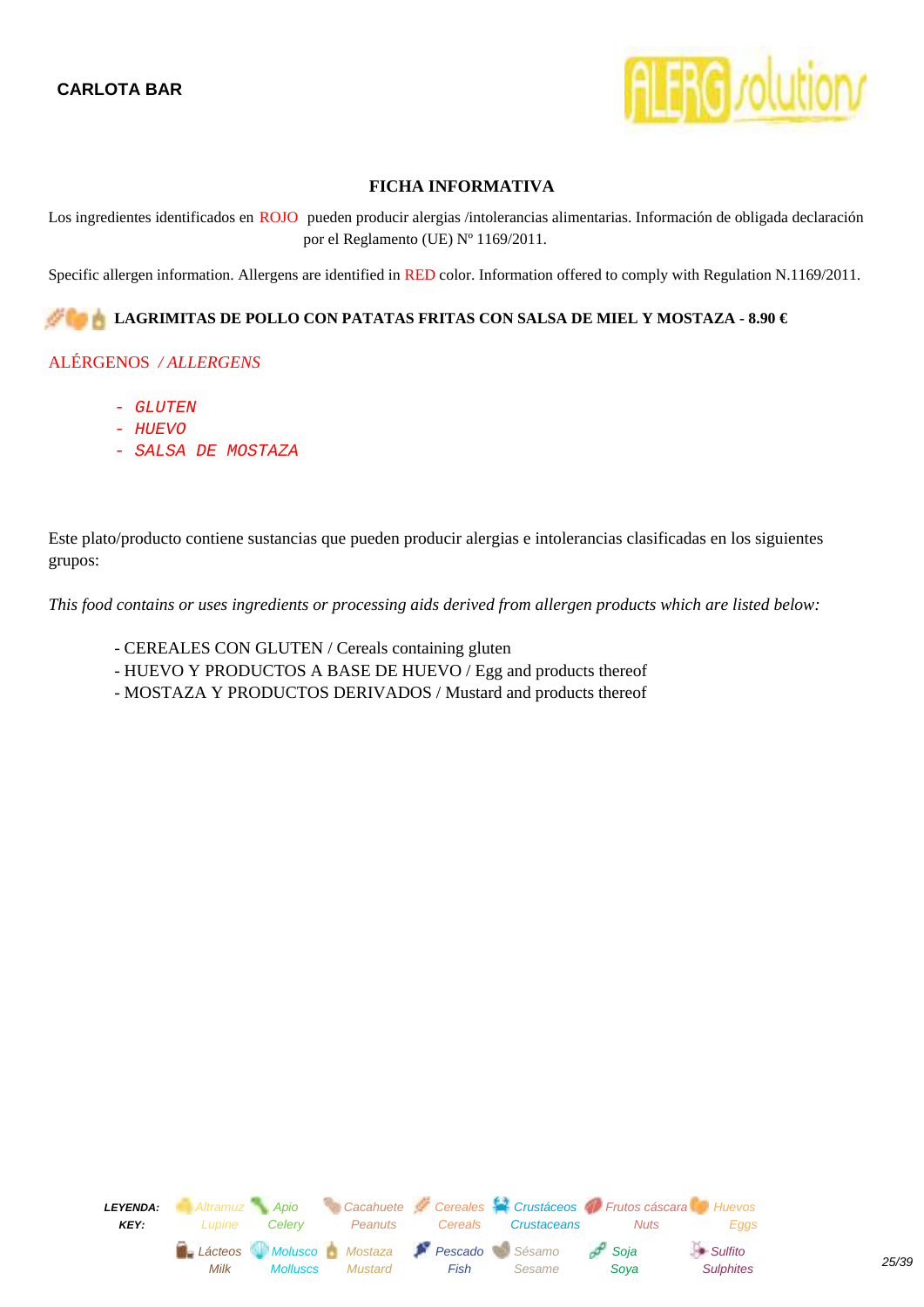

<span id="page-25-0"></span>Los ingredientes identificados en ROJO pueden producir alergias /intolerancias alimentarias. Información de obligada declaración por el Reglamento (UE) Nº 1169/2011.

Specific allergen information. Allergens are identified in RED color. Information offered to comply with Regulation N.1169/2011.

**MARISCO - 14.90(€/pers.) €** 

#### ALÉRGENOS */ ALLERGENS*

- MARISCO
- MOLUSCOS
- SULFITOS
- TRAZAS DE PESCADO

Este plato/producto contiene sustancias que pueden producir alergias e intolerancias clasificadas en los siguientes grupos:

- CRUSTÁCEOS Y PRODUCTOS A BASE DE CRUSTÁCEOS / Crustaceans and products thereof
- MOLUSCOS Y PRODUCTOS DERIVADOS / Molluscs and products thereof
- PESCADOS Y PRODUCTOS DERIVADOS / Fish and products thereof
- DIÓXIDO DE AZUFRE, SULFITOS / Sulphur dioxide and/or sulphites

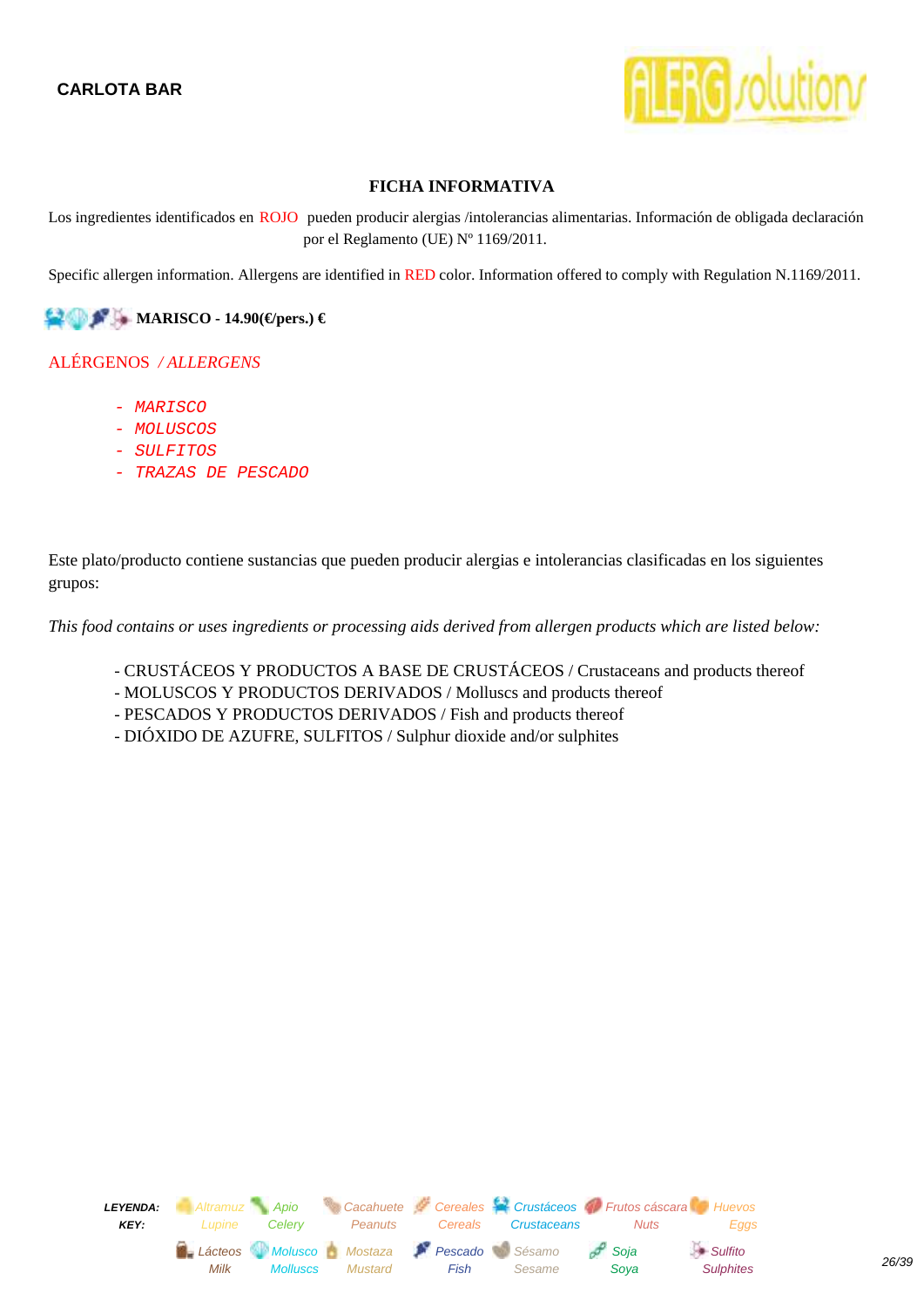

<span id="page-26-0"></span>Los ingredientes identificados en ROJO pueden producir alergias /intolerancias alimentarias. Información de obligada declaración por el Reglamento (UE) Nº 1169/2011.

Specific allergen information. Allergens are identified in RED color. Information offered to comply with Regulation N.1169/2011.

**MIXTA - 14.90(€/pers.) €** 

## ALÉRGENOS */ ALLERGENS*

- MARISCO
- MOLUSCOS
- PESCADO
- SULFITOS

Este plato/producto contiene sustancias que pueden producir alergias e intolerancias clasificadas en los siguientes grupos:

- CRUSTÁCEOS Y PRODUCTOS A BASE DE CRUSTÁCEOS / Crustaceans and products thereof
- MOLUSCOS Y PRODUCTOS DERIVADOS / Molluscs and products thereof
- PESCADOS Y PRODUCTOS DERIVADOS / Fish and products thereof
- DIÓXIDO DE AZUFRE, SULFITOS / Sulphur dioxide and/or sulphites

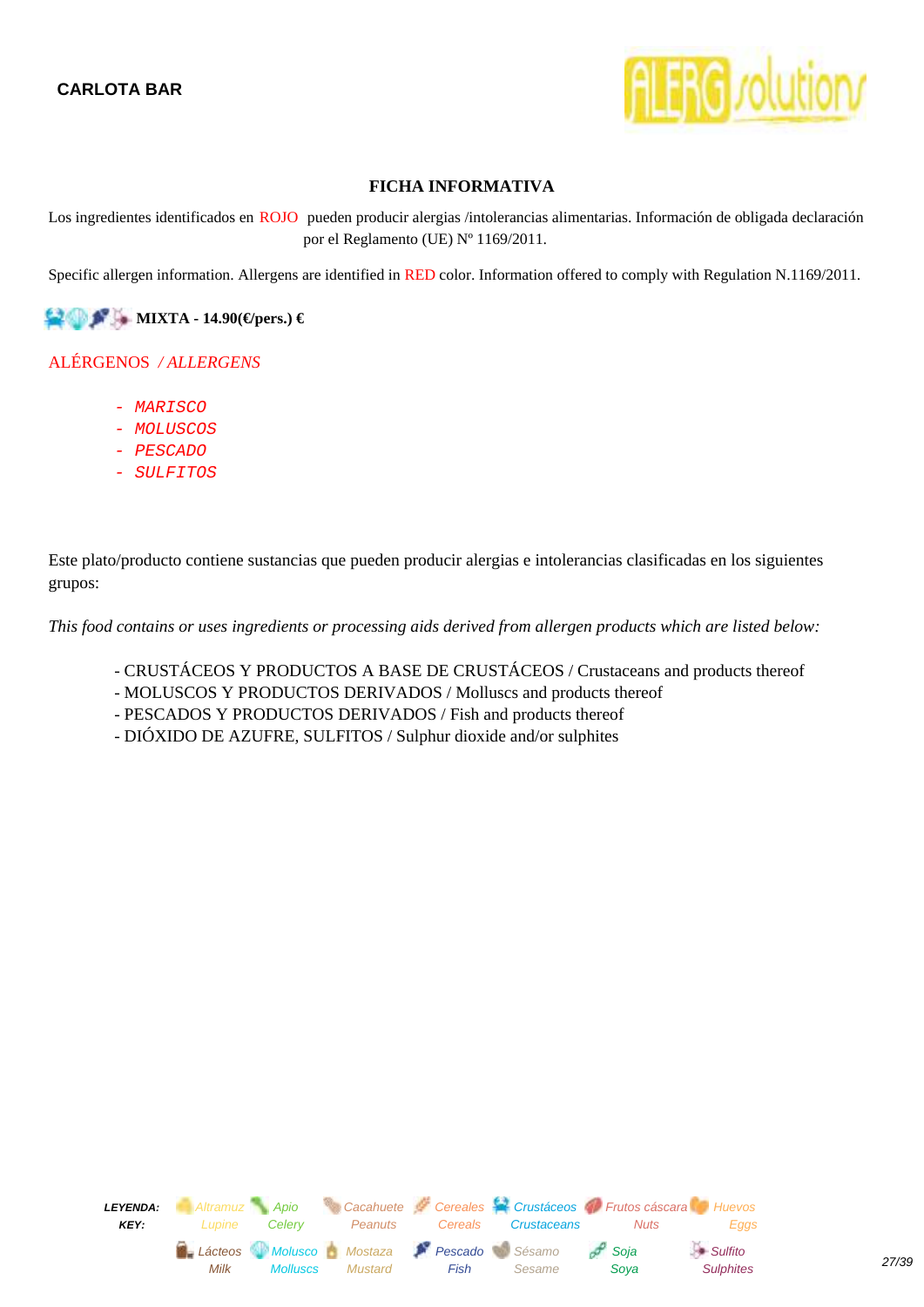

<span id="page-27-0"></span>Los ingredientes identificados en ROJO pueden producir alergias /intolerancias alimentarias. Información de obligada declaración por el Reglamento (UE) Nº 1169/2011.

Specific allergen information. Allergens are identified in RED color. Information offered to comply with Regulation N.1169/2011.

**PARRILLADA DE VERDURAS (SETAS, ESPARRAGOS TRIGUEROS, CALABACIN, CEBOLLA, TOMATE) - 10.50 €** 

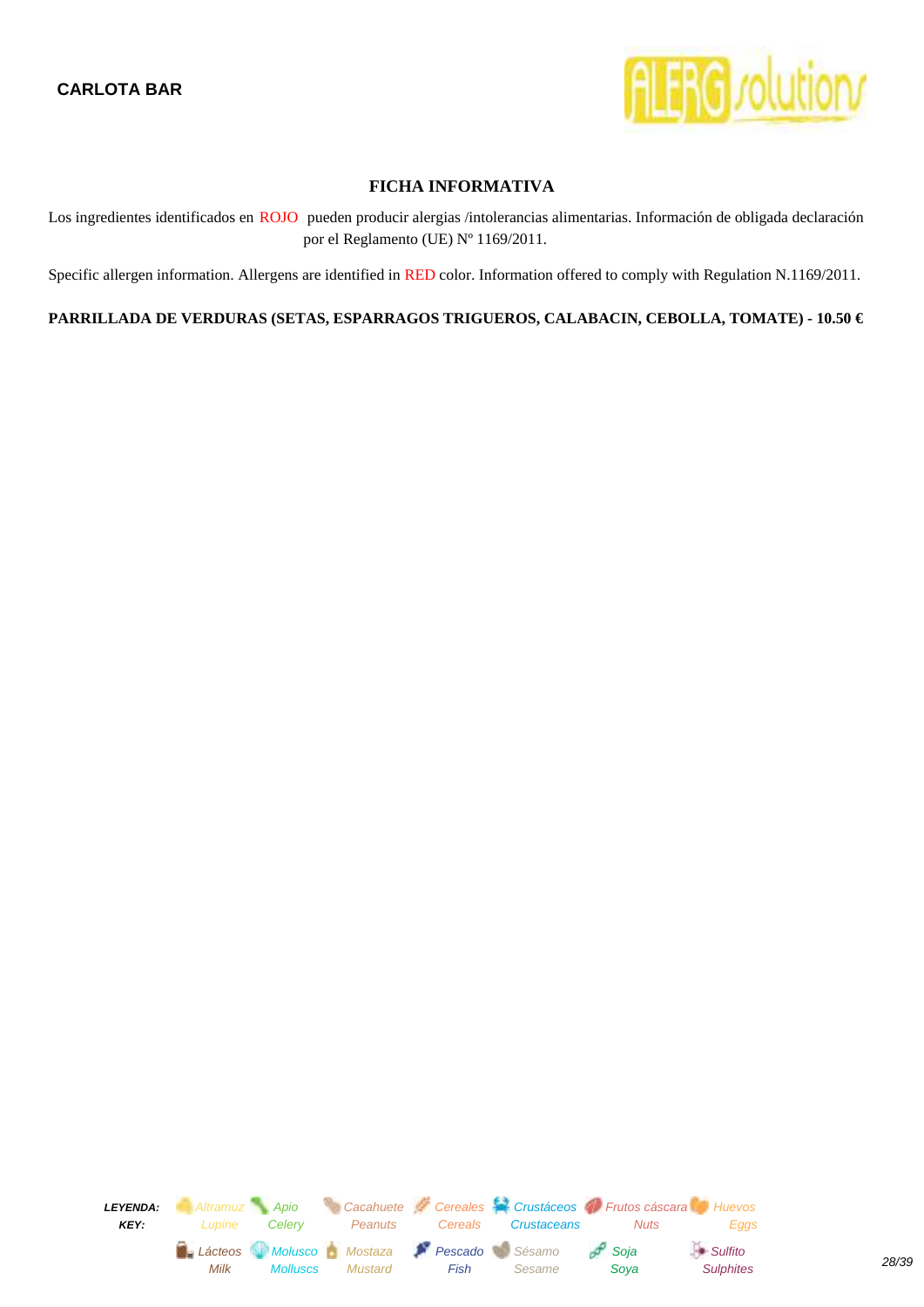

<span id="page-28-0"></span>Los ingredientes identificados en ROJO pueden producir alergias /intolerancias alimentarias. Información de obligada declaración por el Reglamento (UE) Nº 1169/2011.

Specific allergen information. Allergens are identified in RED color. Information offered to comply with Regulation N.1169/2011.

## **PATATAS CASERAS BRAVAS, BRAVIOLIS O CABRALES - 6 €**

## ALÉRGENOS */ ALLERGENS*

- QUESO

Este plato/producto contiene sustancias que pueden producir alergias e intolerancias clasificadas en los siguientes grupos:

*This food contains or uses ingredients or processing aids derived from allergen products which are listed below:*

- LECHE Y SUS DERIVADOS / Milk and products thereof (including lactose)

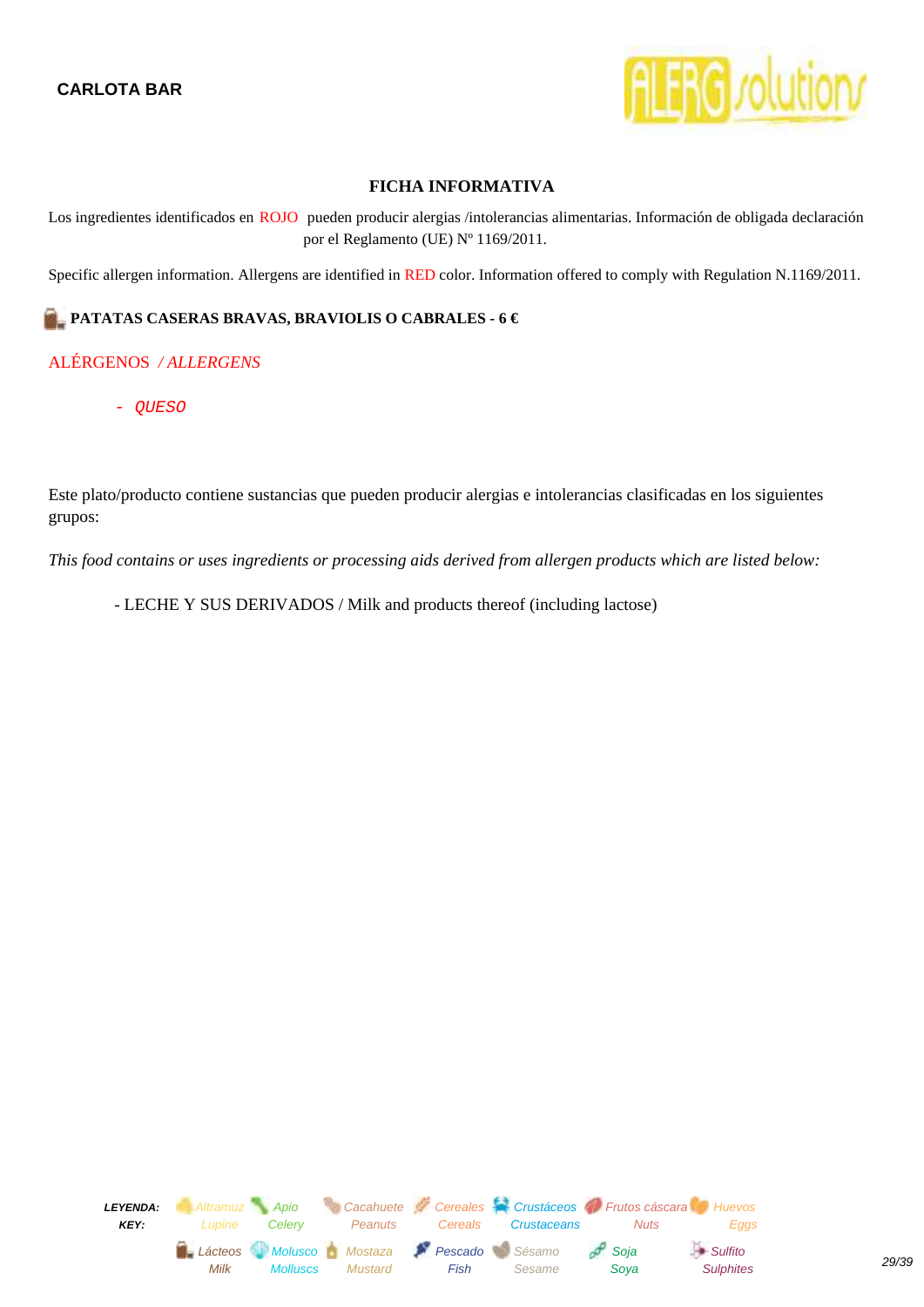

<span id="page-29-0"></span>Los ingredientes identificados en ROJO pueden producir alergias /intolerancias alimentarias. Información de obligada declaración por el Reglamento (UE) Nº 1169/2011.

Specific allergen information. Allergens are identified in RED color. Information offered to comply with Regulation N.1169/2011.

#### **PIMIENTOS DE PADRON - 5.90 €**

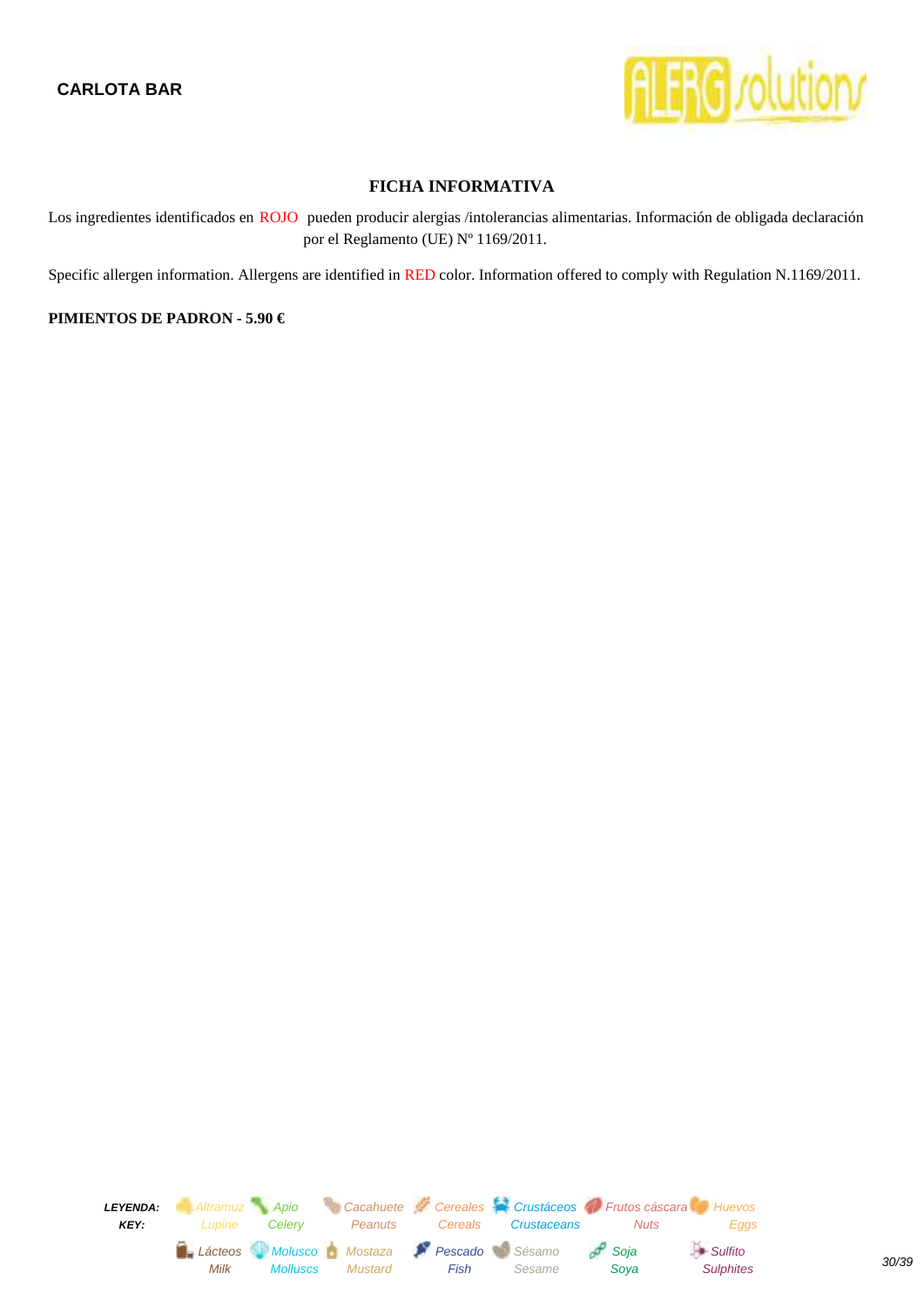

<span id="page-30-0"></span>Los ingredientes identificados en ROJO pueden producir alergias /intolerancias alimentarias. Información de obligada declaración por el Reglamento (UE) Nº 1169/2011.

Specific allergen information. Allergens are identified in RED color. Information offered to comply with Regulation N.1169/2011.



## ALÉRGENOS */ ALLERGENS*

- GLUTEN
- HUEVO
- LECHE

Este plato/producto contiene sustancias que pueden producir alergias e intolerancias clasificadas en los siguientes grupos:

- CEREALES CON GLUTEN / Cereals containing gluten
- HUEVO Y PRODUCTOS A BASE DE HUEVO / Egg and products thereof
- LECHE Y SUS DERIVADOS / Milk and products thereof (including lactose)

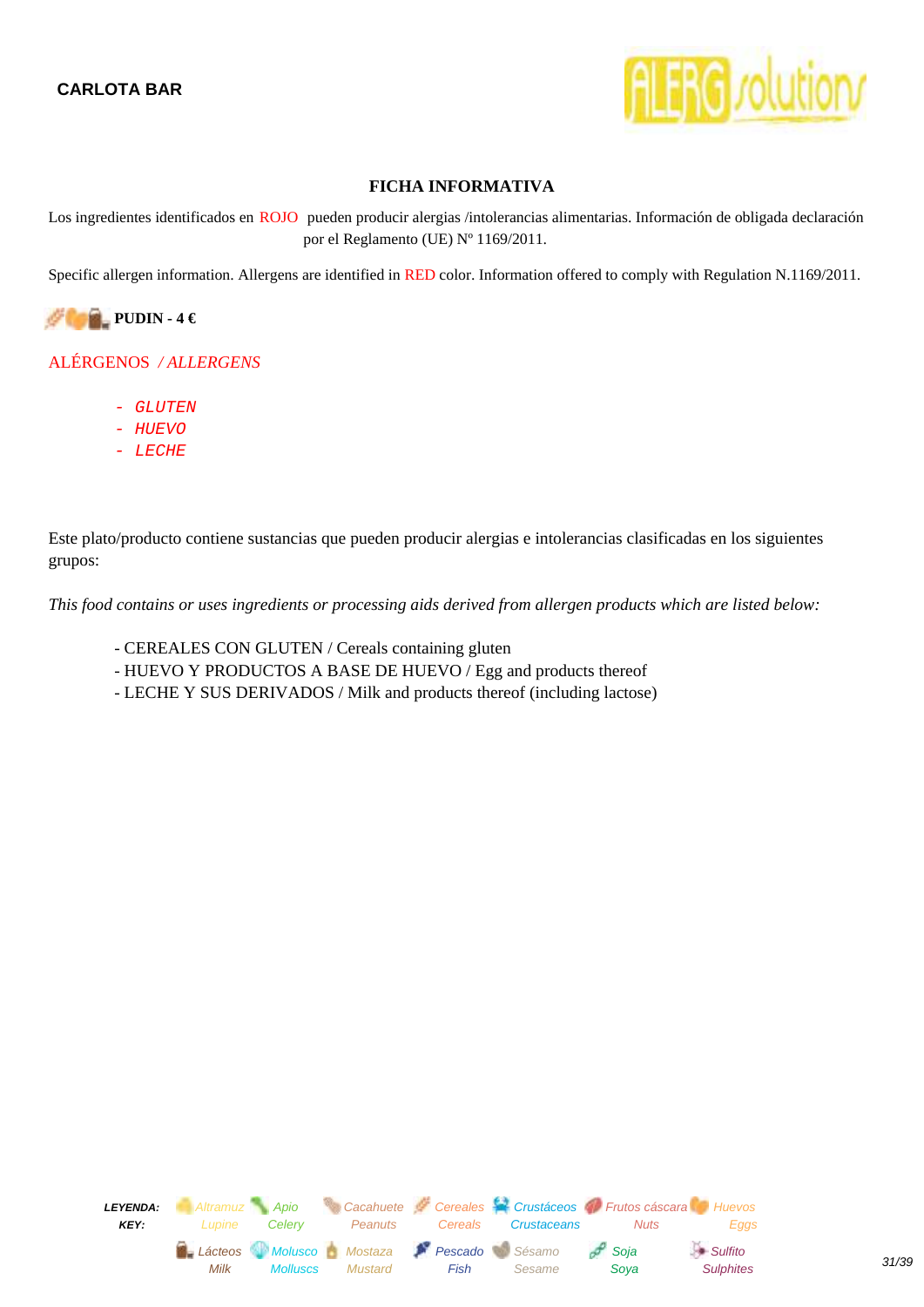

<span id="page-31-0"></span>Los ingredientes identificados en ROJO pueden producir alergias /intolerancias alimentarias. Información de obligada declaración por el Reglamento (UE) Nº 1169/2011.

Specific allergen information. Allergens are identified in RED color. Information offered to comply with Regulation N.1169/2011.

#### **PULPO A LA GALLEGA - 17.90 €**

#### ALÉRGENOS */ ALLERGENS*

- PULPO

Este plato/producto contiene sustancias que pueden producir alergias e intolerancias clasificadas en los siguientes grupos:

*This food contains or uses ingredients or processing aids derived from allergen products which are listed below:*

- MOLUSCOS Y PRODUCTOS DERIVADOS / Molluscs and products thereof

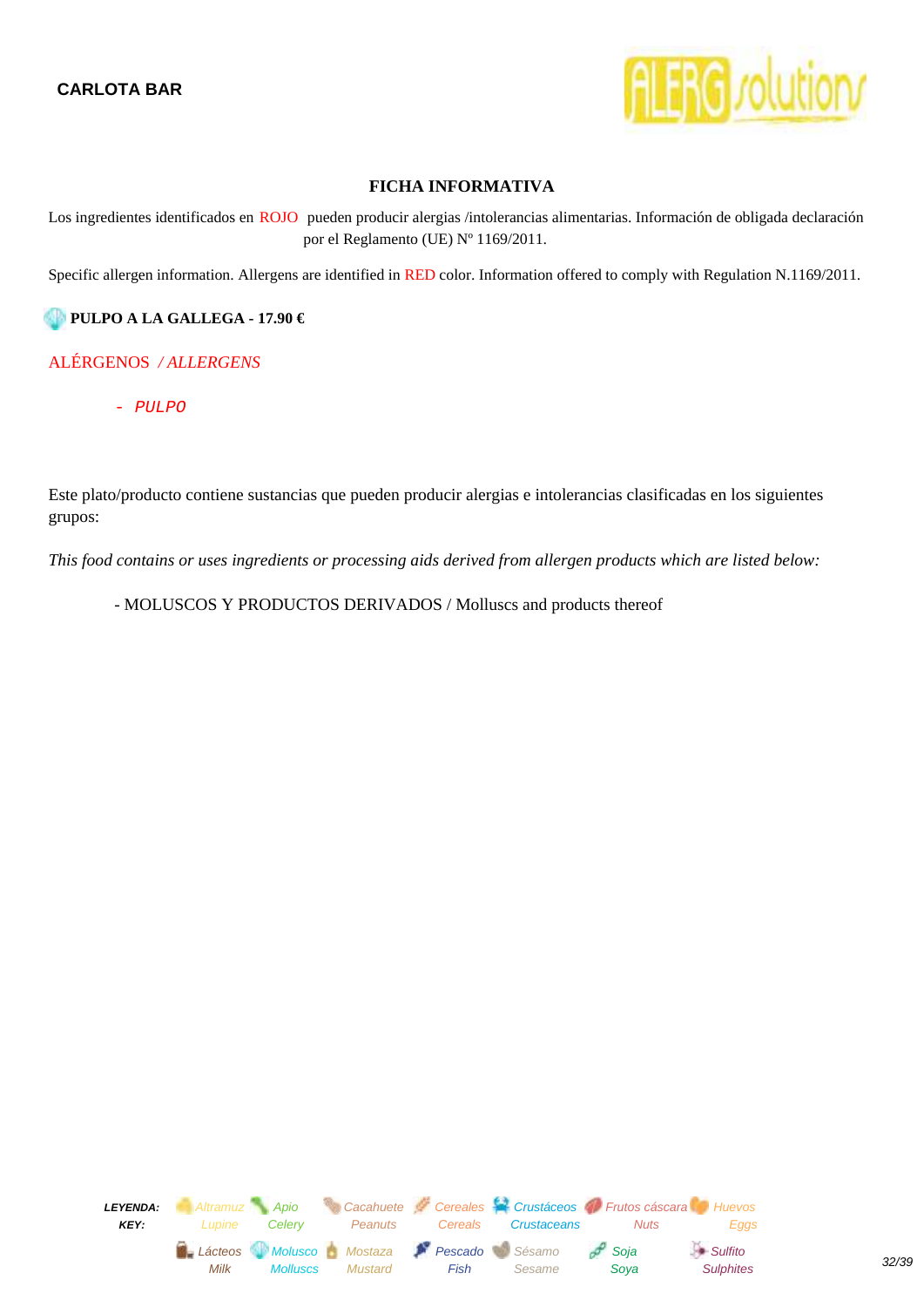

<span id="page-32-0"></span>Los ingredientes identificados en ROJO pueden producir alergias /intolerancias alimentarias. Información de obligada declaración por el Reglamento (UE) Nº 1169/2011.

Specific allergen information. Allergens are identified in RED color. Information offered to comply with Regulation N.1169/2011.

#### **REVUELTO DE SETAS Y GAMBON - 10.50 €**

#### ALÉRGENOS */ ALLERGENS*

- HUEVO

Este plato/producto contiene sustancias que pueden producir alergias e intolerancias clasificadas en los siguientes grupos:

*This food contains or uses ingredients or processing aids derived from allergen products which are listed below:*

- HUEVO Y PRODUCTOS A BASE DE HUEVO / Egg and products thereof

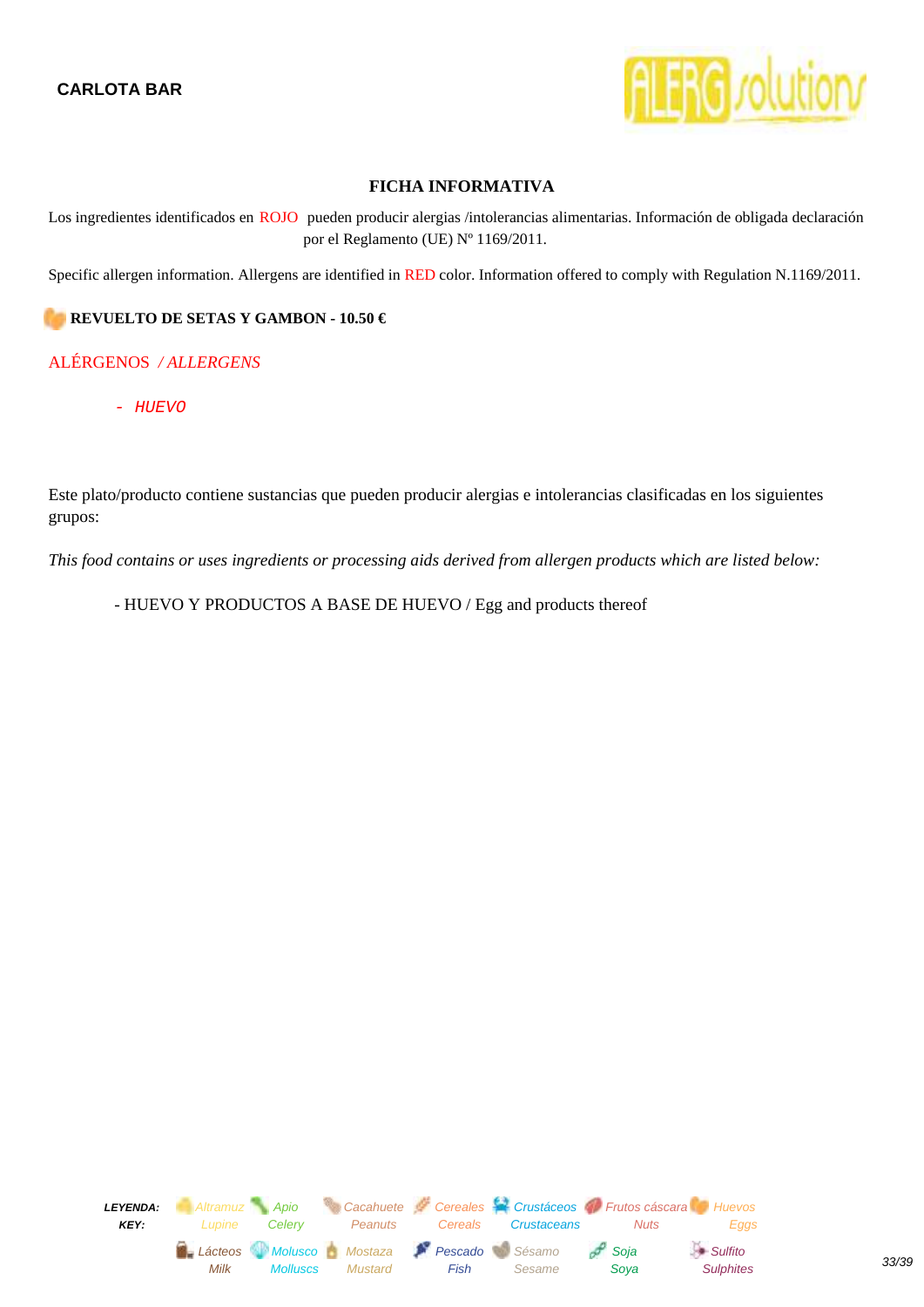

<span id="page-33-0"></span>Los ingredientes identificados en ROJO pueden producir alergias /intolerancias alimentarias. Información de obligada declaración por el Reglamento (UE) Nº 1169/2011.

Specific allergen information. Allergens are identified in RED color. Information offered to comply with Regulation N.1169/2011.

#### **SEPIA A LA PLANCHA CON SU GUARNICION - 13.50 €**

## ALÉRGENOS */ ALLERGENS*

- SEPIA

Este plato/producto contiene sustancias que pueden producir alergias e intolerancias clasificadas en los siguientes grupos:

*This food contains or uses ingredients or processing aids derived from allergen products which are listed below:*

- MOLUSCOS Y PRODUCTOS DERIVADOS / Molluscs and products thereof

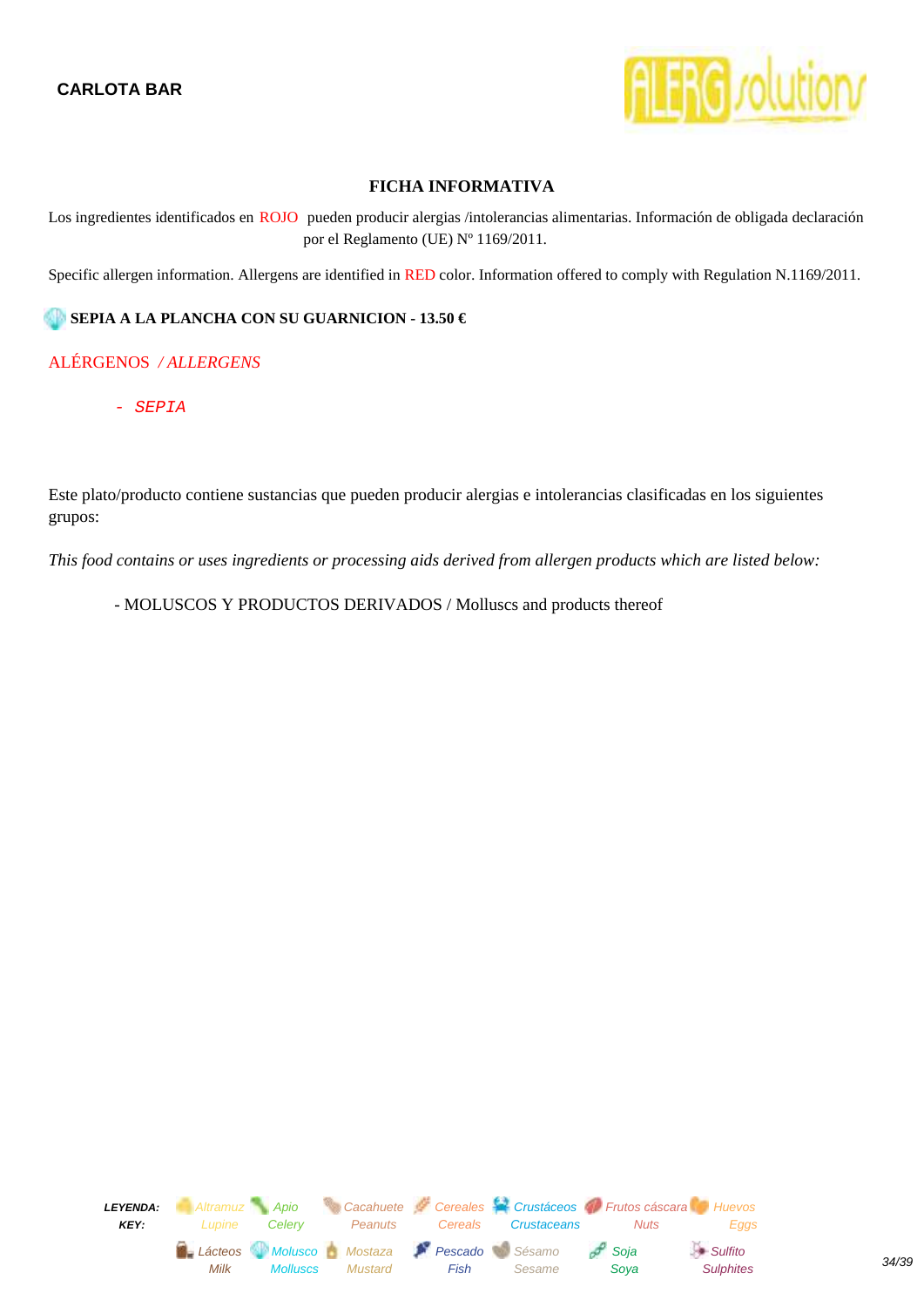

<span id="page-34-0"></span>Los ingredientes identificados en ROJO pueden producir alergias /intolerancias alimentarias. Información de obligada declaración por el Reglamento (UE) Nº 1169/2011.

Specific allergen information. Allergens are identified in RED color. Information offered to comply with Regulation N.1169/2011.

#### **TARTA DE SANTIAGO CON HELADO DE VAINILLA - 4.50 €**

## ALÉRGENOS */ ALLERGENS*

- ALMENDRAS
- HUEVO
- LECHE

Este plato/producto contiene sustancias que pueden producir alergias e intolerancias clasificadas en los siguientes grupos:

- FRUTOS DE CÁSCARA / Nuts and products thereof
- HUEVO Y PRODUCTOS A BASE DE HUEVO / Egg and products thereof
- LECHE Y SUS DERIVADOS / Milk and products thereof (including lactose)

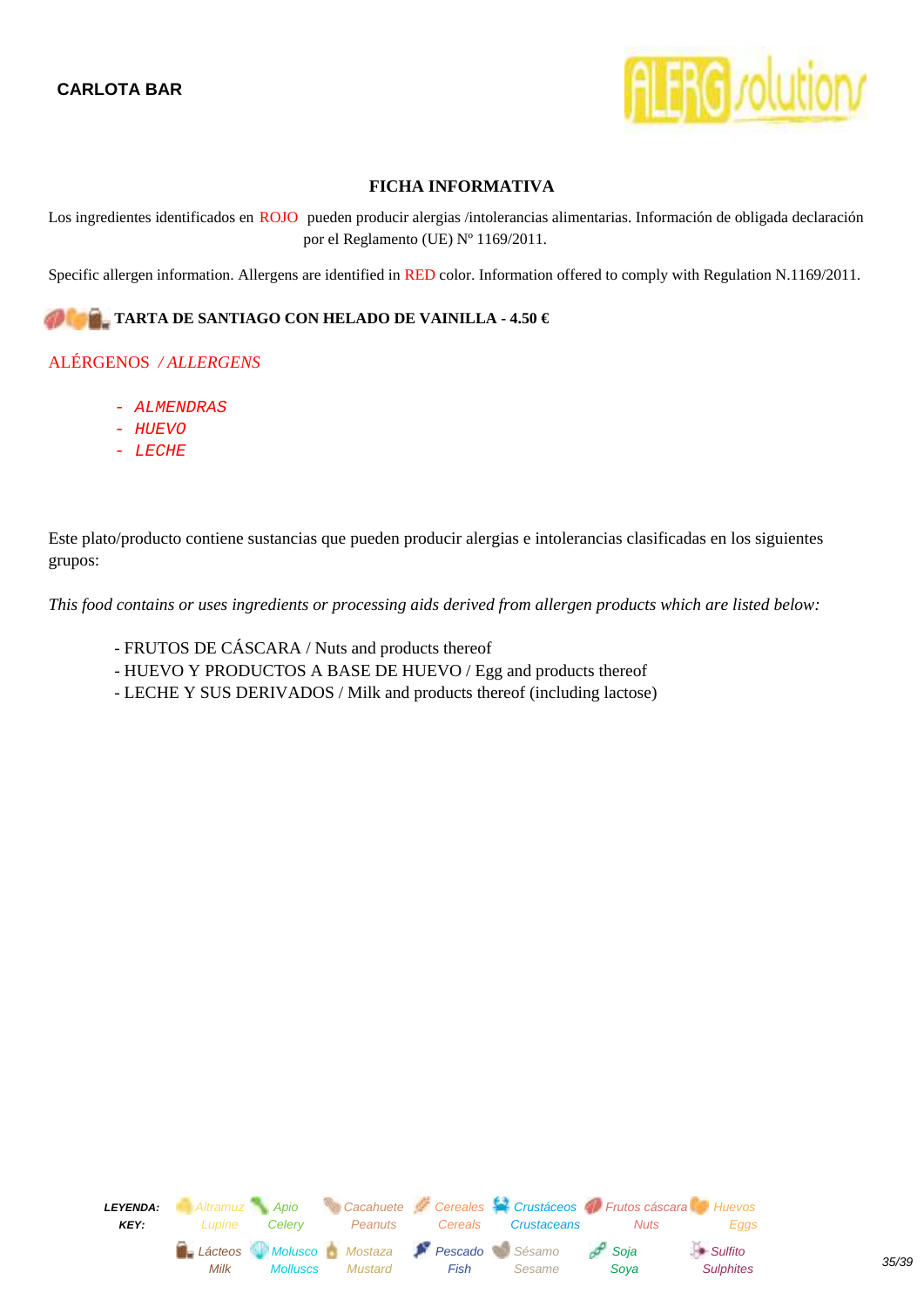

<span id="page-35-0"></span>Los ingredientes identificados en ROJO pueden producir alergias /intolerancias alimentarias. Información de obligada declaración por el Reglamento (UE) Nº 1169/2011.

Specific allergen information. Allergens are identified in RED color. Information offered to comply with Regulation N.1169/2011.

#### **TEQUEÑO DE CHOCOLATE CON HELADO DE VAINILLA - 4.50 €**

## ALÉRGENOS */ ALLERGENS*

- GLUTEN
- HUEVO
- LECHE
- TRAZAS DE FRUTOS DE CÁSCARA

Este plato/producto contiene sustancias que pueden producir alergias e intolerancias clasificadas en los siguientes grupos:

- CEREALES CON GLUTEN / Cereals containing gluten
- FRUTOS DE CÁSCARA / Nuts and products thereof
- HUEVO Y PRODUCTOS A BASE DE HUEVO / Egg and products thereof
- LECHE Y SUS DERIVADOS / Milk and products thereof (including lactose)

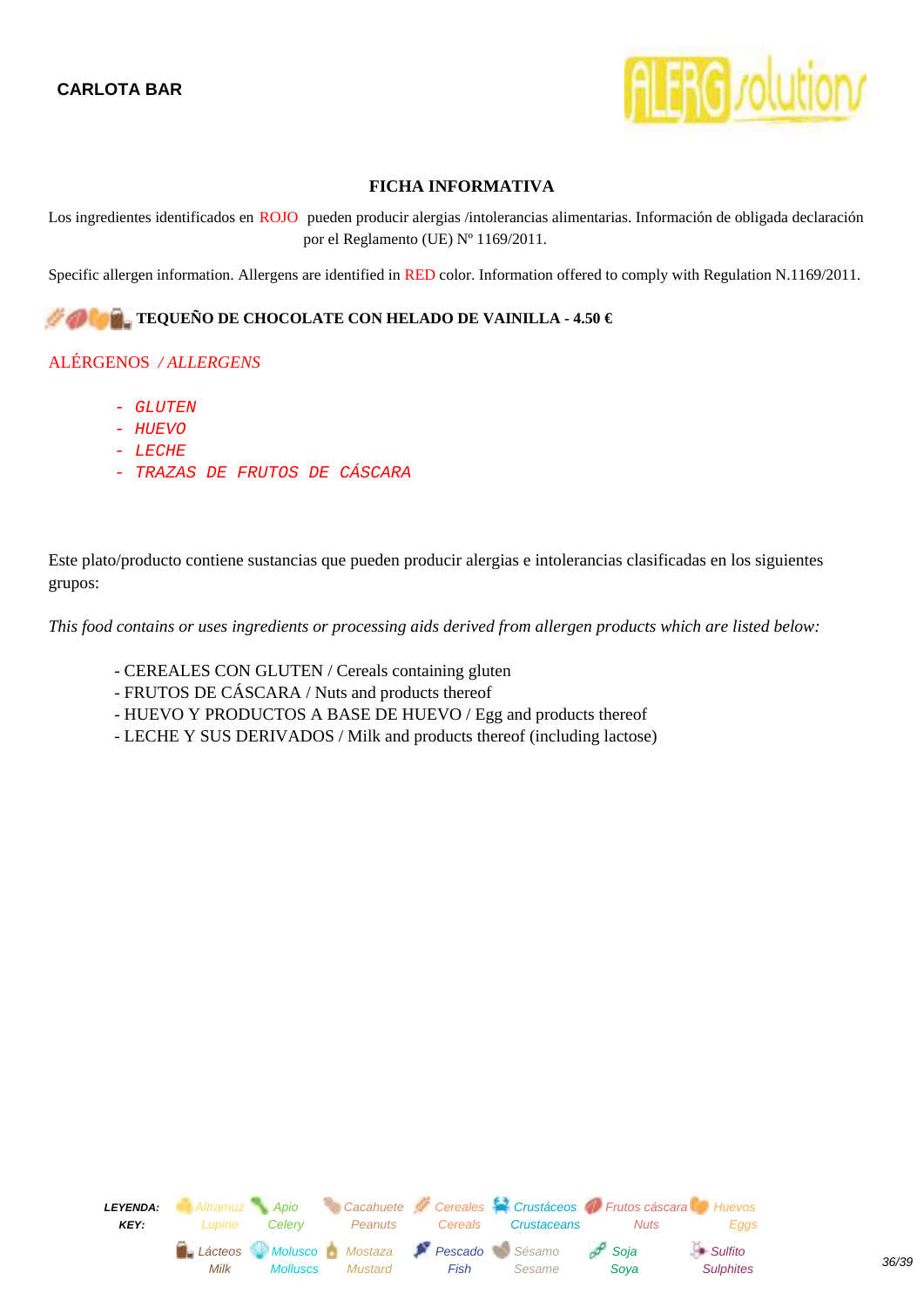

<span id="page-36-0"></span>Los ingredientes identificados en ROJO pueden producir alergias /intolerancias alimentarias. Información de obligada declaración por el Reglamento (UE) Nº 1169/2011.

Specific allergen information. Allergens are identified in RED color. Information offered to comply with Regulation N.1169/2011.

#### **TEQUEÑOS CON SALSA DE FRAMBUESA (6 UNIDADES) - 7.90 €**

#### ALÉRGENOS */ ALLERGENS*

- GLUTEN
- HUEVO
- LECHE

Este plato/producto contiene sustancias que pueden producir alergias e intolerancias clasificadas en los siguientes grupos:

- CEREALES CON GLUTEN / Cereals containing gluten
- HUEVO Y PRODUCTOS A BASE DE HUEVO / Egg and products thereof
- LECHE Y SUS DERIVADOS / Milk and products thereof (including lactose)

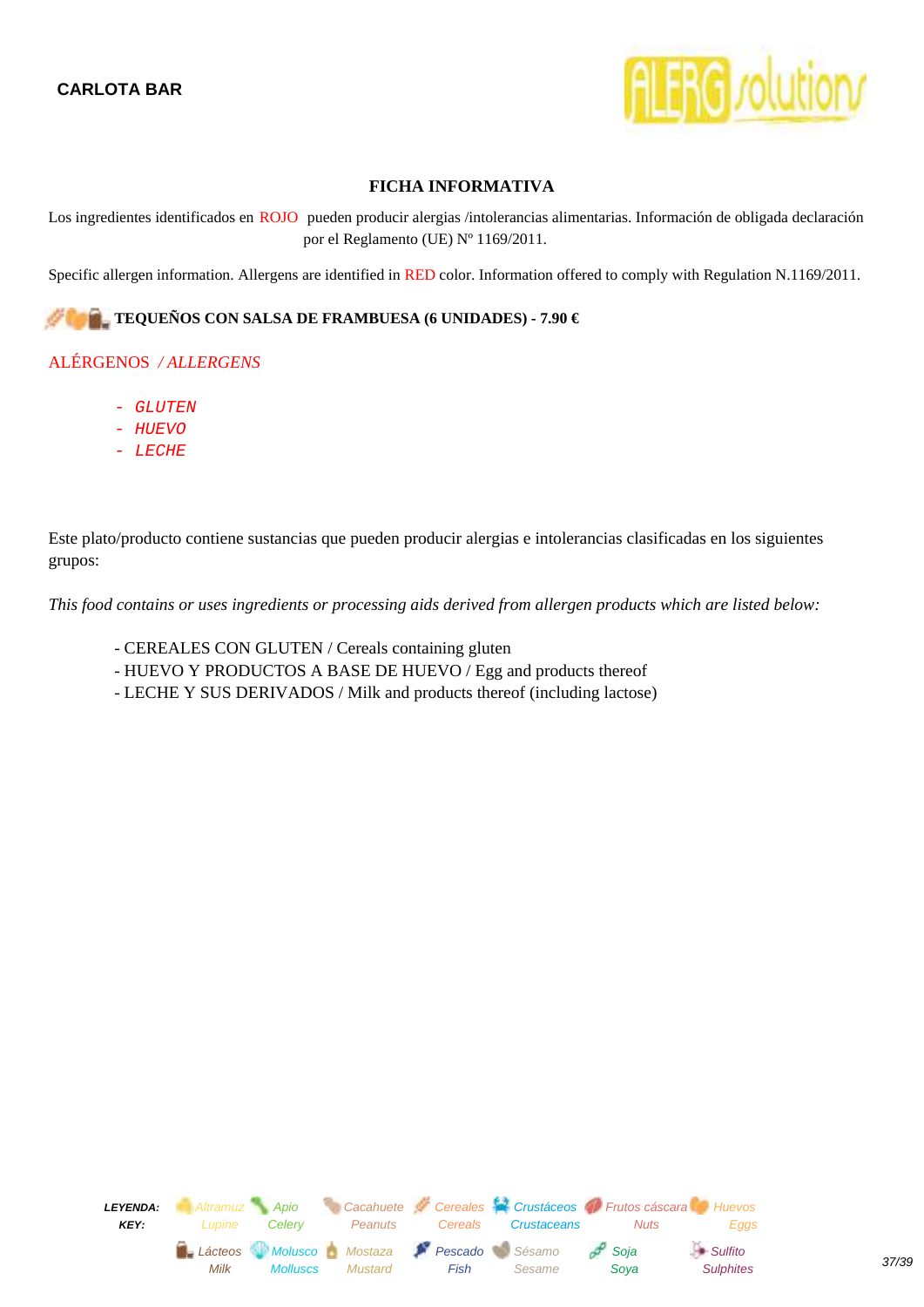

<span id="page-37-0"></span>Los ingredientes identificados en ROJO pueden producir alergias /intolerancias alimentarias. Información de obligada declaración por el Reglamento (UE) Nº 1169/2011.

Specific allergen information. Allergens are identified in RED color. Information offered to comply with Regulation N.1169/2011.

**VERDURAS - 13.50(€/pers.) €**